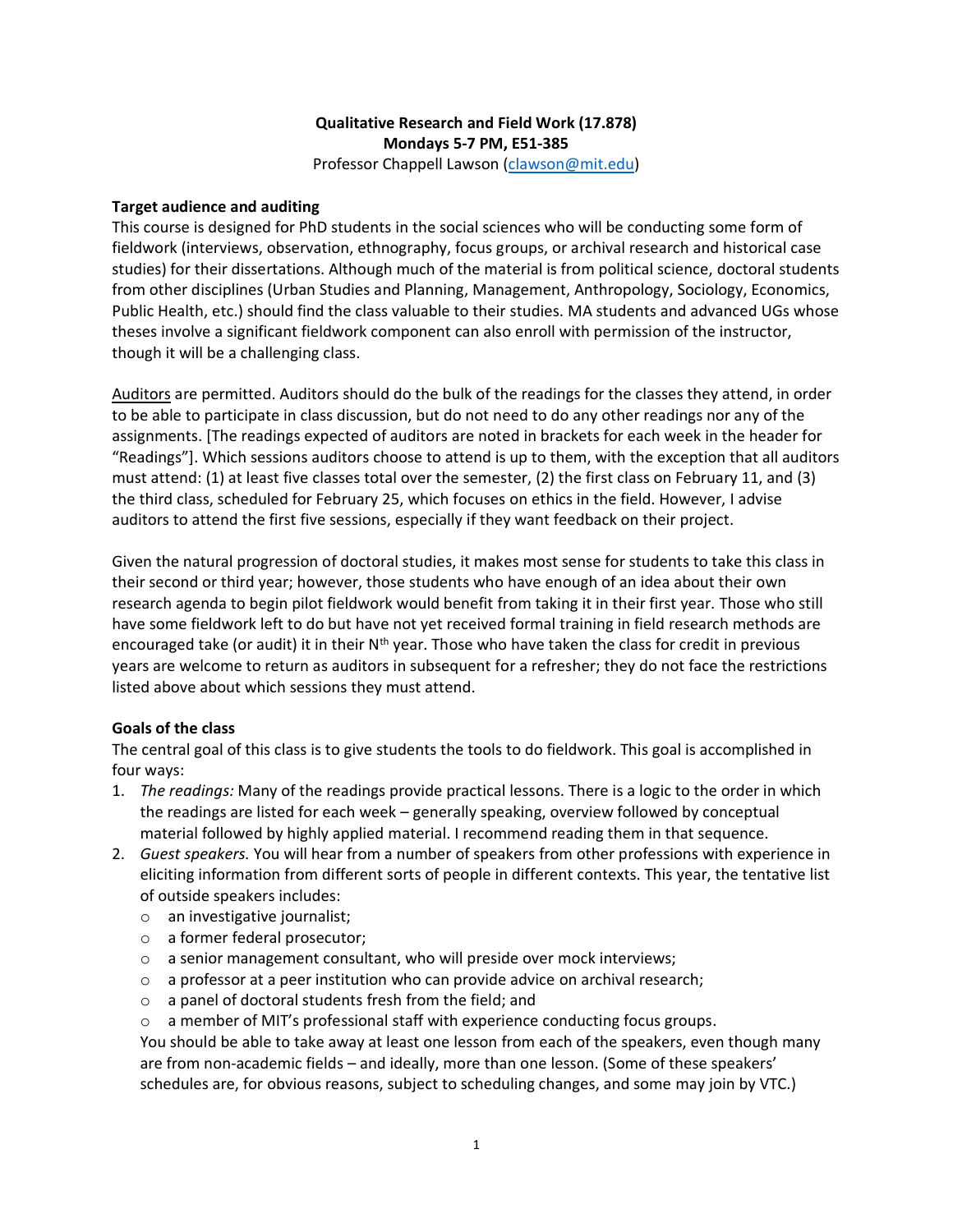- 3. *Practice.* Some class sessions will include role-playing and simulation so that you can develop your interviewing skills. The goal here is to improve your technique and avoid costly blunders.
- 4. *Critique of your fieldwork technique, in a collegial, low-risk environment.* You will present examples of your interviewing (or other fieldwork) for comments from your classmates and the instructor.

How much you invest here is some choice in the syllabus (including the entirety of the last two weeks), so in total you will spend:

- Two to four sessions on unstructured and semi-structured interviewing;
- One or three sessions on archival research and historical case studies;
- One or three sessions on "site-intensive research"; and
- One or three sessions on focus groups.

For instance, if you wanted to concentrate on interviewing, you would spend four weeks learning about, practicing, conducting, and writing up interviews, as well as one week each on focus groups, siteintensive research, and archival work/historical case studies.

The class will only briefly touch on survey research (i.e., fully standardized and structured interviews consisting almost exclusively of closed-ended questions, conducted at arms-length, with a pre-set sampling frame that obeys statistical properties, and a large N) and field experiments (i.e., projects that attempt to measure the effect of a specific stimulus on people's behavior in their natural habitat). These methods are already the subject of well-conceived courses at MIT.

In addition to practical skills acquisition, the class should also afford you insight into the theoretical issues and emerging debates in the field with regard to qualitative methods and fieldwork. Understanding of these issues and debates is necessary to evaluating the work of other scholars. It will also help you to design and justify your fieldwork plan, as well as to anticipate critiques of your own research.

Ethics in fieldwork is an essential component of the class. We will devote the third class session to a general discussion of the issues at stake, but we will also return to how these principles apply to specific situations in several other sessions. The third session itself includes a presentation by a representative from the Committee on the Use of Humans as Experimental Subjects (COUHES), MIT's Institutional Review Board. As we will discuss in class, however, there are ethical requirements for field researchers that go beyond compliance with COUHES.

### **Assignments and grading**

Your written assignments and presentations constitute 75% of your grade; the longer assignments count more than the shorter ones. Assignments are due, posted on the Stellar site, by noon on the day of class, unless otherwise indicated.

Keep in mind that the target audience for presentations in class, when it is not self-improvement, is your fellow classmates rather than the instructor. Focus your presentation what they want and need to hear to be better researchers.

In addition to the formal presentations, participation in class discussion is a vital component of the course (25% of your grade). Participation includes giving helpful feedback to your colleagues, as well as analysis and commentary on the readings. You are expected to attend all class meetings, be conversant with the material assigned, and be prepared to discuss it. Unexcused absences will obviously affect your grade.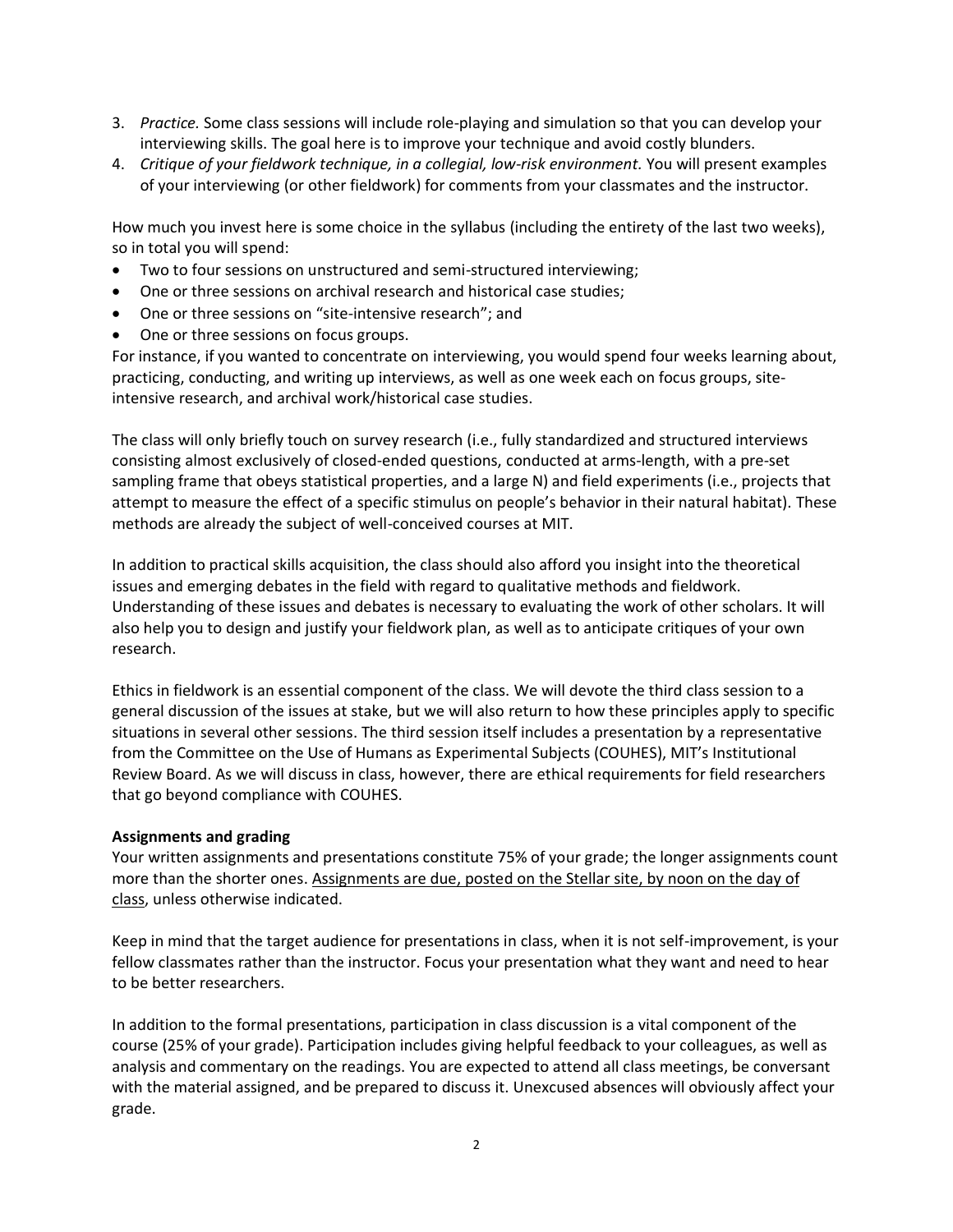### **Accessing the readings**

Where Fair Use doctrine makes it impossible to have the readings available electronically, copies of the books will be on reserve in Dewey Library (E53). Because they might be scarce the week of class, you might consider buying one or all of the following books:

- [Diana Kapiszewski,](https://www.google.com/search?tbo=p&tbm=bks&q=inauthor:%22Diana+Kapiszewski%22) [Lauren M. MacLean,](https://www.google.com/search?tbo=p&tbm=bks&q=inauthor:%22Lauren+M.+MacLean%22) an[d Benjamin L. Read.](https://www.google.com/search?tbo=p&tbm=bks&q=inauthor:%22Benjamin+L.+Read%22) 2015. *Field Research in Political Science: Practices and Principles*. Cambridge University Press.
- Gary Goertz and James Mahoney. 2012. *A Tale of Two Cultures: Qualitative and Quantitative Research in the Social Sciences.* Princeton University Press.
- Robert S. Weiss. 1994. *Learning from Strangers: The Art and Method of Qualitative Interview Studies.* New York: The Free Press.

## **Note that there is reading due the first week of class**.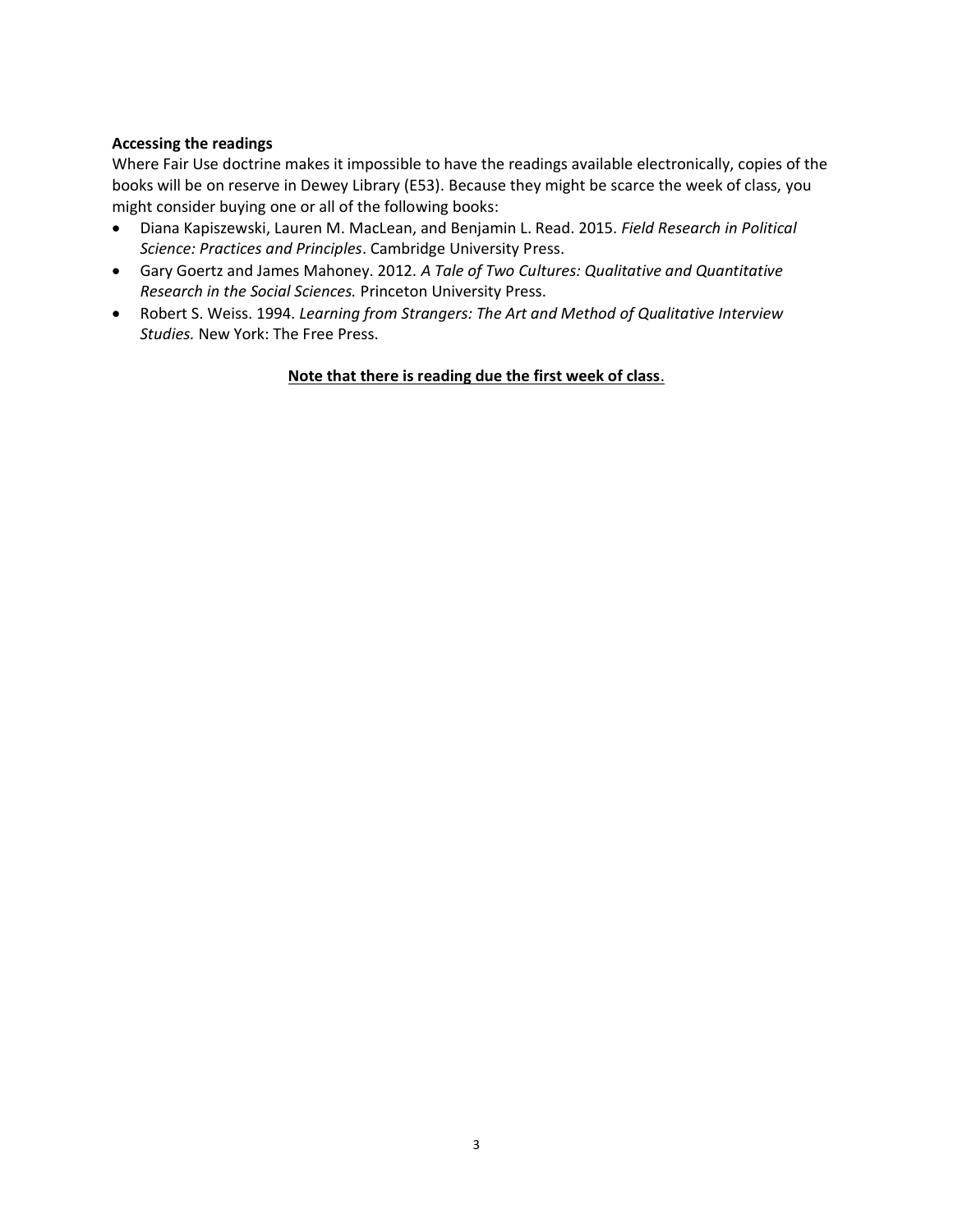#### **Schedule**

### 1. February 11: **NOTE THAT THERE IS READING DUE THE FIRST WEEK OF CLASS** In class

- Introductions
- Student questions on the syllabus
- Why do fieldwork?
- Discussion of readings.
- Time permitting, discussion of student research projects (including case selection)

Readings [Auditors may skip the Van Maanen reading]

- This syllabus.
- Soledad Loaeza, Randy Stevenson, and Devra Moehler. 2005. "Symposium: should everyone do fieldwork?" *APSA-CP Newsletter*, 16 (2): 8–18.
- David A Freedman. 2008. "On types of scientific inquiry: The role of qualitative reasoning." In *The Oxford Handbook of Political Methodology*, edited by Janet M. Box-Sheffenmeiser, Henry Brady and David Collier, 300-318. Oxford University Press.
- Kripa Ananthpur, Kabir Malik, and Vijayendra Rao. 2017. "The anatomy of failure: an ethnography of a randomized trial to deepen democracy in rural India." *World Development*, 99 (November): 481- 97.
- John Van Maanen. 2011. *Tales of the Field: On Writing Ethnography* (2<sup>nd</sup> Edition). University of Chicago Press, pp. 13-23.

Recommended readings [Those in the field of public health or education should substitute this reading for the Van Maanen reading above]

• John W. Creswell and Cheryl N. Poth. 2017. *Qualitative Inquiry and Research Design (International Student Edition): Choosing Among Five Approaches* (Fourth edition). Read only the sections on "Designing a Qualitative Study" (except part on ethics), overview of at least one of their five "approaches", and the example of a study that goes with that approach.

Assignment

• None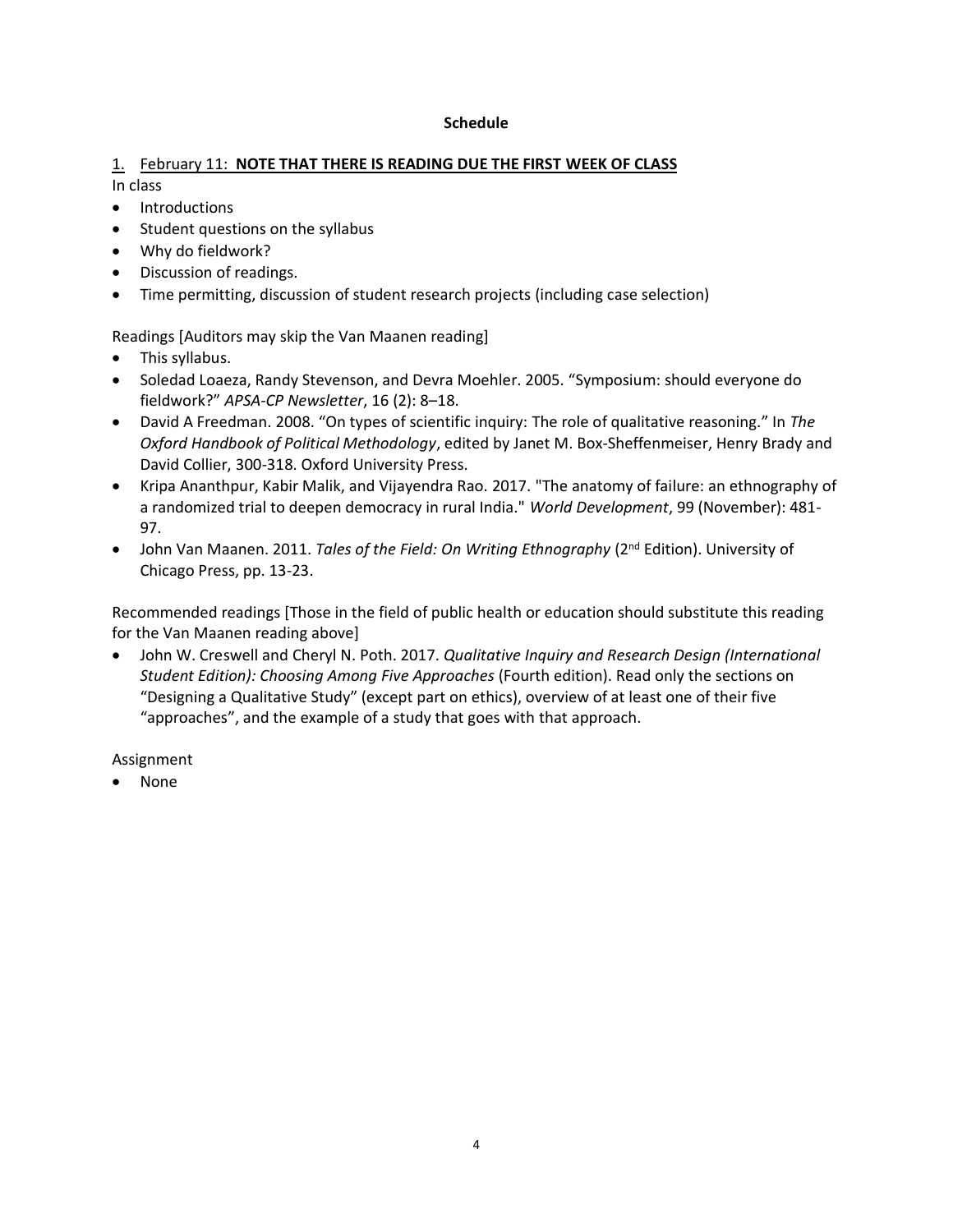# 2. February 19 **(note that this class falls on a Tuesday, in accordance with MIT's schedule)**

In class

- Discussion of "qualitative methods", including (a) causes of effects versus effects of causes; (b) logic of inference, including necessity, sufficiency, and examples of INUS conditions; (c) within-case analysis (process tracing, path dependence, etc.); (d) concept measurement and contextualization; (e) sampling and "data" collection; and (f) interpretation of evidence.
- Critiques and solutions for methodological challenges in fieldwork
- Evolving standards of transparency.
- Discussion of field work plans.

Readings [Auditors attending this session may skip the second half of Goertz and Mahoney (2012)]

- Gary Goertz and James Mahoney. 2012. *A Tale of Two Cultures: Qualitative and Quantitative Research in the Social Sciences.* Princeton University Press, pp. 16-25, 32-36, 41-61, 93-110, 150-53, 177-81, 205-217.
- Svend Brinkmann. *Qualitative Interviewing*. 2013. Oxford University Press, pp. 140-52.
- Chappell Lawson. 2019. "Can Fieldwork Be "Scientific"? Ethnographic Research and the Professional Presumption", unpublished paper.
- Mitchell Duneier. 2011. "How Not to Lie with Ethnography," *Sociological Methodology,* 41: 1-11.
- *Comparative Politics Newsletter* Editorial Board. 2016. "Guidelines for Data Access and Research Transparency in Qualitative Research in Political Science," *Comparative Politics Newsletter* 26 (1): 13-21. [http://charlescrabtree.com/files/newsletter\\_spring2016.pdf.](http://charlescrabtree.com/files/newsletter_spring2016.pdf)
- Journal Editors' Transparency Statement (JETS), Data Access and Research Transparency (DA-RT). 2014. [\(https://www.dartstatement.org/2014-journal-editors-statement-jets\)](https://www.dartstatement.org/2014-journal-editors-statement-jets).
- Peter Hall. 2016. "Transparency, Research Integrity and Multiple Methods. *Comparative Politics Newsletter,* 26 (1): 28-31.

## Assignments

• Develop a fieldwork plan for your dissertation of at least 200 words. (It can considerably be longer if you wish.) This plan should include the outlines of where you will go, what you will do, and why. Post it on the Stellar site by noon on the 19<sup>th</sup>. Be prepared to briefly summarize it in class.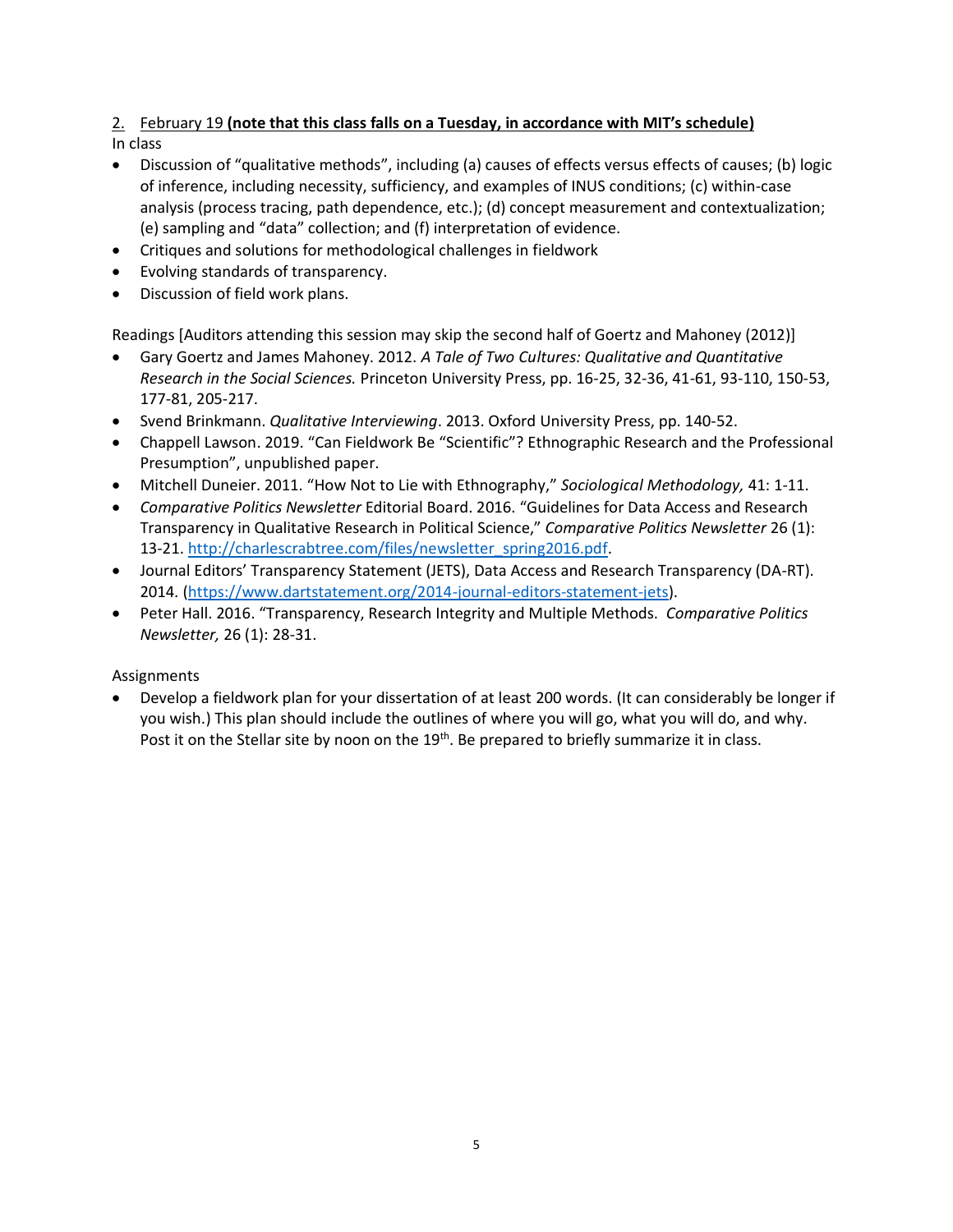## 3. February 25: Ethics in the field

In class

- ADHD drivers and those who research them.
- Guest Speaker: Representative of COUHES and possible faculty guest speaker. (Who count as subjects? What does "informed consent" mean, and how can it be done in the context of ethnography? What to do *ex post* if a conversation later becomes the basis for research? What constitutes "harm", and does it include re-traumatization? Do those hired to do things in the field (e.g., interviews) on behalf of the researcher need to have human subjects training, and of what sort? What kinds of guarantees about confidentiality can researchers offer? How does COUHES interpret the Belmont Commission concept of "beneficence"? Etc.)
- Summary of the cases from readings.
- Discussion of ethical issues, including: what can be promised in the way of confidentiality; "what's in it" for the subjects and benefits to communities; gauging the "benefits to science"; representation; "positionality"; and relationships with informants. (As a group if possible, using breakout groups to identify issues if not.)

Readings [Auditors should do all the required readings]

- [Diana Kapiszewski,](https://www.google.com/search?tbo=p&tbm=bks&q=inauthor:%22Diana+Kapiszewski%22) [Lauren M. MacLean,](https://www.google.com/search?tbo=p&tbm=bks&q=inauthor:%22Lauren+M.+MacLean%22) an[d Benjamin L. Read.](https://www.google.com/search?tbo=p&tbm=bks&q=inauthor:%22Benjamin+L.+Read%22) 2015. *Field Research in Political Science: Practices and Principles*. Cambridge University Press, pp. 145-149.
- The National Commission for the Protection of Human Subjects of Biomedical and Behavioral Research. 1979 (The "Belmont Commission"). [http://www.hhs.gov/ohrp/humansubjects/guidance/belmont.html.](http://www.hhs.gov/ohrp/humansubjects/guidance/belmont.html)
- The National Science Foundation. "Frequently Asked Questions and Vignettes: Interpreting the Common Rule for the Protection of Human Subjects for Behavioral and Social Science Research." [http://www.nsf.gov/bfa/dias/policy/hsfaqs.jsp.](http://www.nsf.gov/bfa/dias/policy/hsfaqs.jsp)
- Kathleen Dewalt and Billie R. Dewalt. 2011. *Participant Observation: A Guide for Fieldworkers.*  Walnut Creek, CA: AltaMira Press. Chapter 11.
- Bruce L. Berg. *Qualitative Research Methods for the Social Sciences* (Fourth Edition). Boston: Allyn and Bacon. pp. 147-150. [Beginning with the section entitled "Becoming Invisible".] http://repository.umpwr.ac.id:8080/bitstream/handle/123456789/3723/qualitative research meth ods for the social sciences.pdf?sequence=1.
- John van Maanen. 1983. "On the Ethics of Fieldwork." In *An Introduction to Social Research: A Handbook of Social Science Methods, Volume I*. Robert B. Smith, ed. Cambridge, MA: Ballinger Publishing Company. 1983. pp. 227-252.
- Read ONE of the following:
	- 1. Boston College papers case
		- o Ted Palys and John Lowman. 2012. "Defending Research Confidentiality 'To the Extent the Law Allows:' Lessonsfrom the Boston College Subpoenas," *Journal of Academic Ethics* 10 (4): 271-297.
		- $\circ$  Read some of the news coverage of the case (you can choose specific articles, such as [https://www.theguardian.com/uk-news/2015/jan/24/ira-gunmen-face-arrest-boston](https://www.theguardian.com/uk-news/2015/jan/24/ira-gunmen-face-arrest-boston-college-belfast-project-tapes)[college-belfast-project-tapes\)](https://www.theguardian.com/uk-news/2015/jan/24/ira-gunmen-face-arrest-boston-college-belfast-project-tapes).
		- o Browse [http://bostoncollegesubpoena.wordpress.com/.](http://bostoncollegesubpoena.wordpress.com/)
	- 2. Conflict zones and trauma
		- o Elisabeth Jean Wood. 2006. "The Ethical Challenges of Field Research in Conflict Zones," *Qualitative Sociology* 29: 373-386.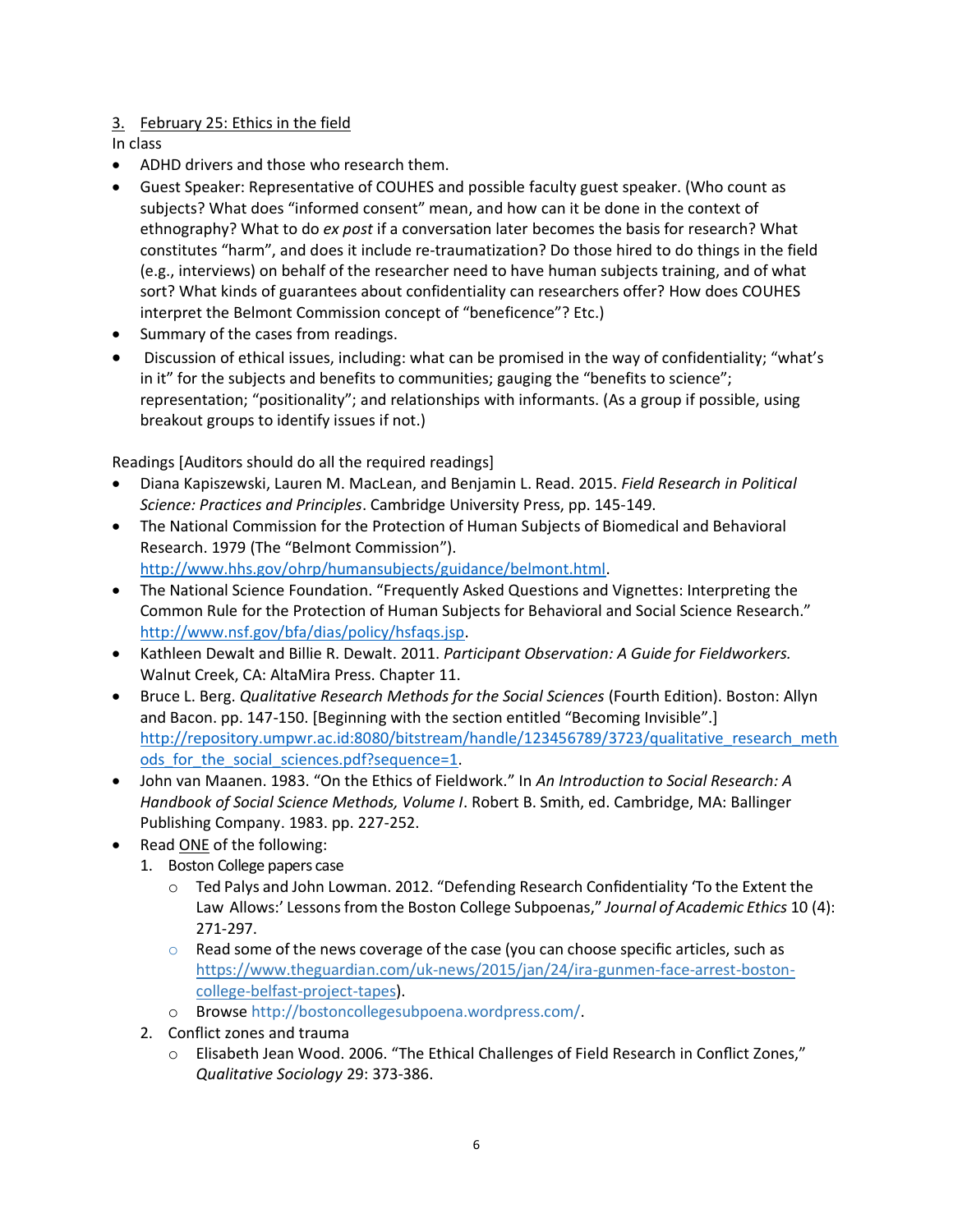- $\circ$  K. Brounéus. 2008. "Truth-Telling as Talking Cure? Insecurity and Retraumatization in the Rwandan Gacaca Courts", *Security Dialogue*, 39(1): 55–76. <https://doi.org/10.1177/0967010607086823>
- o Mallary Jean Tenore. August 17, 2012. "10 ways to get traumatized sources to share their stories". [https://www.poynter.org/reporting-editing/2012/10-ways-to-get-traumatized](https://www.poynter.org/reporting-editing/2012/10-ways-to-get-traumatized-sources-to-share-their-stories/)[sources-to-share-their-stories/.](https://www.poynter.org/reporting-editing/2012/10-ways-to-get-traumatized-sources-to-share-their-stories/)
- o Sherry Ricchiardi. "When interviewing trauma victims, proceed with caution and compassion". [https://ijnet.org/en/story/when-interviewing-trauma-victims-proceed](https://ijnet.org/en/story/when-interviewing-trauma-victims-proceed-caution-and-compassion)[caution-and-compassion.](https://ijnet.org/en/story/when-interviewing-trauma-victims-proceed-caution-and-compassion)
- 3. Harvard Facebook case
	- o Marc Parry. 2011. "Harvard Researchers Accused of Breaching Students' Privacy." *Chronicle of Higher Education*. July 10. [http://chronicle.com/article/Harvards-Privacy-](http://chronicle.com/article/Harvards-Privacy-Meltdown/128166/)[Meltdown/128166/.](http://chronicle.com/article/Harvards-Privacy-Meltdown/128166/)
	- o Michael Zimmer. 2010. "'But the Data Is Already Public': On the Ethics of Research in Facebook." *Ethics and Information Technology* 12(4): 313-325. [https://link.springer.com/article/10.1007%2Fs10676-010-9227-5.](https://link.springer.com/article/10.1007%2Fs10676-010-9227-5)
	- o Other recent coverage of this case, of your choosing.
- 4. Alice Goffman case
	- $\circ$  Material as appropriate to understand the case (e.g., read selections from Goffman's book *On the Run*, watch Goffman's TED talk, or both).
	- o Jennifer Schuessler. 2014. "Fieldwork of Total Immersion: Alice Goffman's 'On the Run' Studies Policing in a Poor Urban Neighborhood". *New York Times*. April 29.
	- o Alex Kotlowitz. 2014. "Deep Cover: Alice Goffman's 'Life on the Run'". *New York Times Sunday Book Review*. June 26.
	- o Dwayne Betts. 2014. "The Stoop Isn't the Jungle: In her new book *On the Run*, Alice Goffman misses the larger truth about black urban communities—like the one I grew up in". *Slate*. July 10.
	- $\circ$  Steve Lubet. 2015. "Did This Acclaimed Sociologist Drive the Getaway Car in a Murder Plot? The questionable ethics of Alice Goffman's *On the Run*". *New Republic*. May 27.
	- o Gideon Lewis-Kraus. 2016. "The Trials of Alice Goffman", *New York Times Magazine*. January 12.
- 5. Venkatesh case
	- o Sudhir Venkatesh. 2008. *Gang Leader for a Day: A Rogue Sociologist Takes to the Streets.* New York: Penguin Press. Chapters 1, part of Chapter 2, and 6 (pp. 1-39 and 185-218).
	- $\circ$  Alisse Waterston. 2012. "Exoticizing the Other and the Author: Commentary on Gang Leader for a Day by Sudhir Venkatesh." *North American Dialogue* 15(1): 13-17.
- 6. Covert field work (by sociologists)
	- o Wayne Pacelle. 2013. "Inside the Slaughterhouse: My Interview with Timothy Pachirat", *A Human Nation: Kitty Block's Blog*. April 29. [https://blog.humanesociety.org/2013/04/timothy-pachirat-interview-undercover](https://blog.humanesociety.org/2013/04/timothy-pachirat-interview-undercover-slaughterhouse.html)[slaughterhouse.html.](https://blog.humanesociety.org/2013/04/timothy-pachirat-interview-undercover-slaughterhouse.html)
	- o BoingBoingNet. 2012. "Working Undercover in a Slaughterhouse: an interview with Timothy Pachirat", [https://boingboing.net/2012/03/08/working-undercover-in-a-slaugh.html.](https://boingboing.net/2012/03/08/working-undercover-in-a-slaugh.html) March 8.
	- o David Calvey. 2008. "The Art and Politics of Covert Research: Doing 'Situated Ethics' in the Field", *Sociology* 42(5): 905-918[. http://soc.sagepub.com/content/42/5/905.full.pdf+html](http://soc.sagepub.com/content/42/5/905.full.pdf+html)
	- o Paul Spicker. 2011. "Ethical Covert Research", *Sociology* 45(1): 118-133.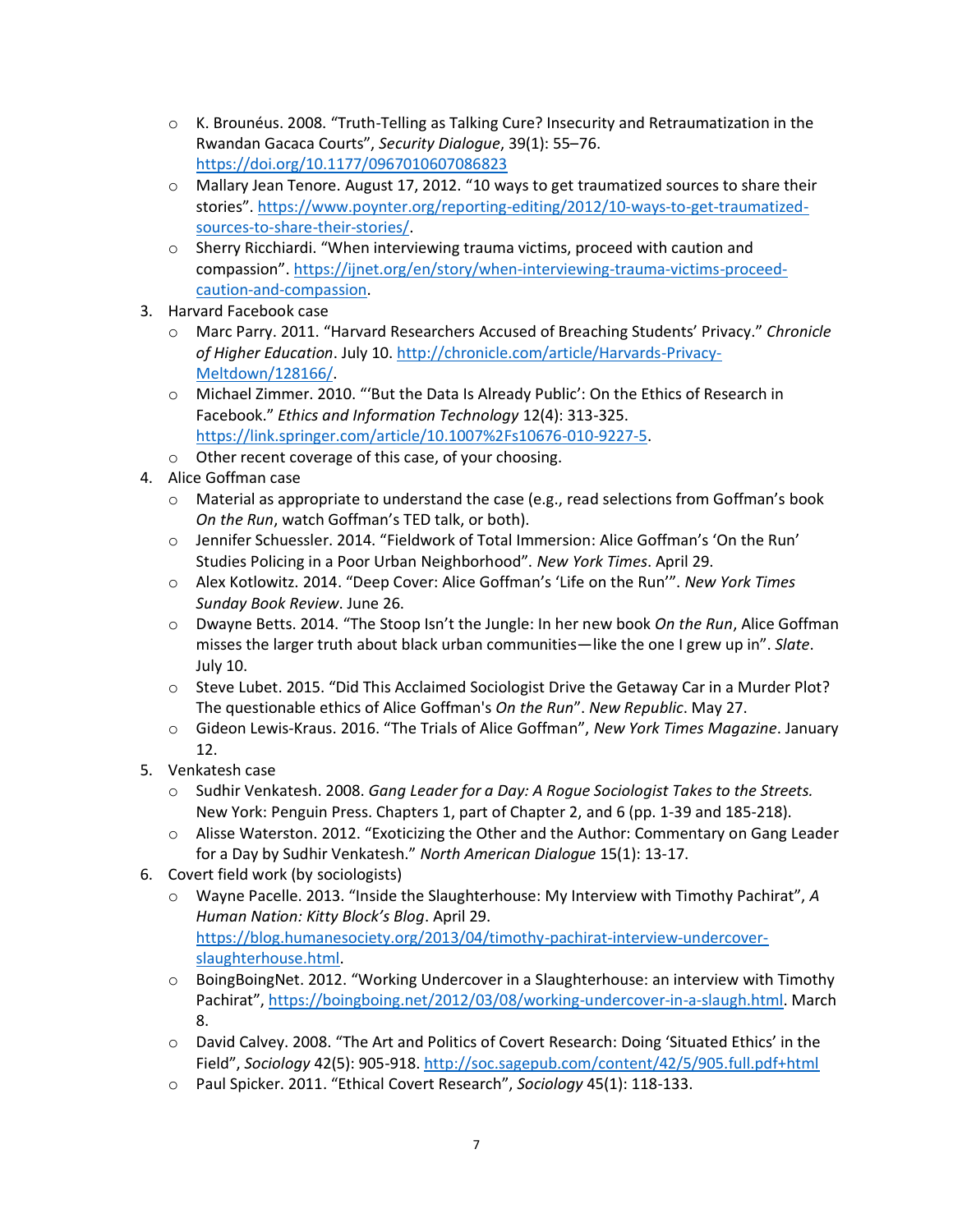Assignments

• Complete IRB training: for MIT students[, http://couhes.mit.edu/training-research-involving-human](http://couhes.mit.edu/training-research-involving-human-subjects)[subjects.](http://couhes.mit.edu/training-research-involving-human-subjects) Send me the certification email you receive from them before the start of class.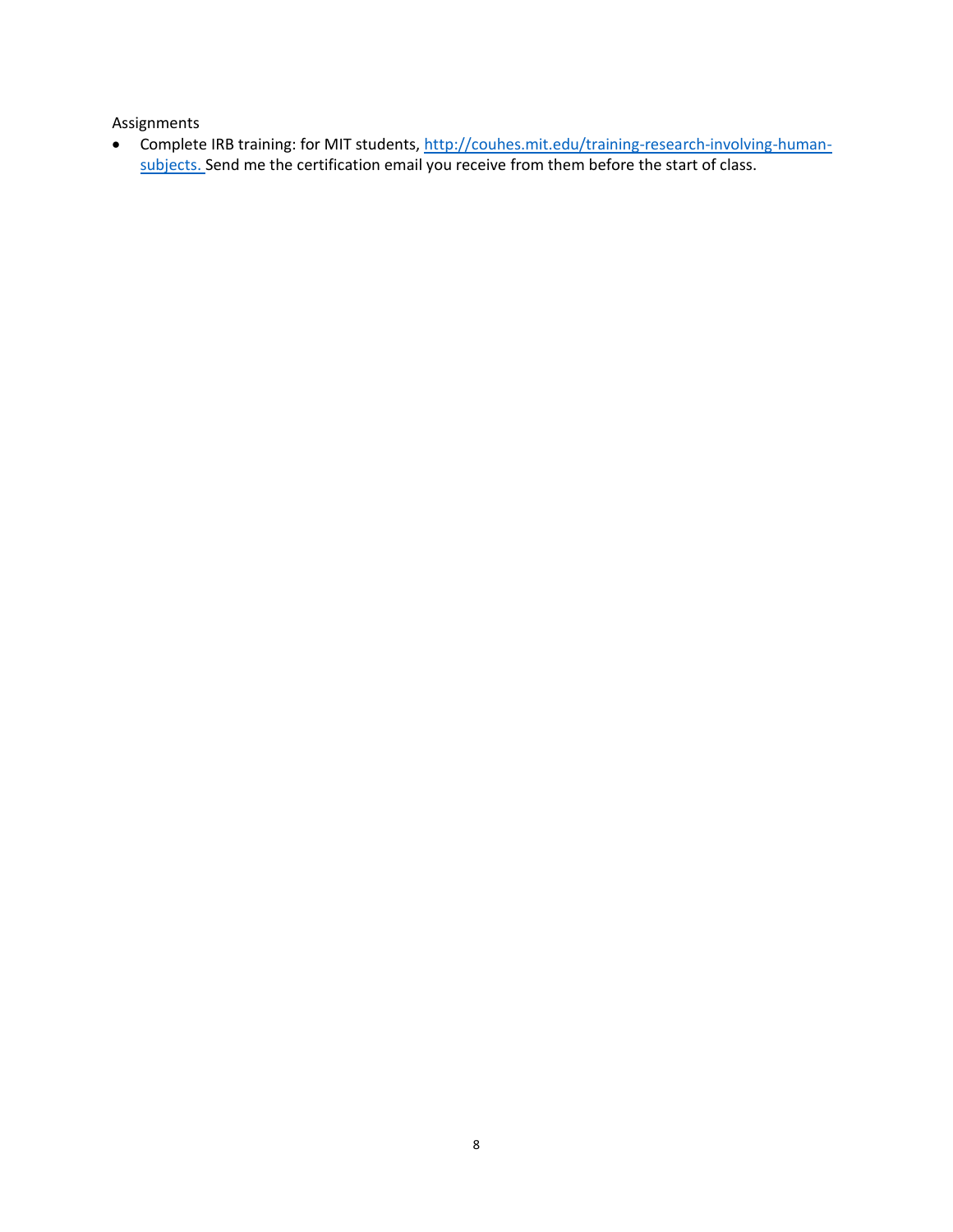## 4. March 4: Field work plans

In class

• Presentation and critique of field work plans.

## Readings

• [Diana Kapiszewski,](https://www.google.com/search?tbo=p&tbm=bks&q=inauthor:%22Diana+Kapiszewski%22) [Lauren M. MacLean,](https://www.google.com/search?tbo=p&tbm=bks&q=inauthor:%22Lauren+M.+MacLean%22) an[d Benjamin L. Read.](https://www.google.com/search?tbo=p&tbm=bks&q=inauthor:%22Benjamin+L.+Read%22) 2015. *Field Research in Political Science: Practices and Principles*. Cambridge University Press. Chapter 6 ("Interviews, oral histories, and focus groups"), pp. 190-233. [Non-political scientists should discuss with me alternative readings if appropriate.]

### Assignments

- Develop a draft fieldwork plan for your dissertation of ~2,000 words. This plan should include where you will go and what you will do. Make sure your plan reflects the discussions from the previous three weeks (e.g., if you are doing interviews, how to select the interviewees). [If your plan exclusively involves historical case studies and archival work, with no interviews or site-intensive work, please discuss an alternative assignment with me ahead of time.]
- Summarize your field work plan in 2-3 slides for presentation and critique. The first slide should include the problem statement and background; the second should discuss your specific research plans. If you have a third slide, it should identify potential problems, ask for feedback on specific issues, tee up questions for class discussion, etc. The maximum length of your presentation should be 40 minutes divided by the number of people in the class. Thus, if there are 10 people, your presentation should be no more than 4 minutes. Load your slides onto the class website by noon on the 4<sup>th</sup>.
- Start preparing an interview guide.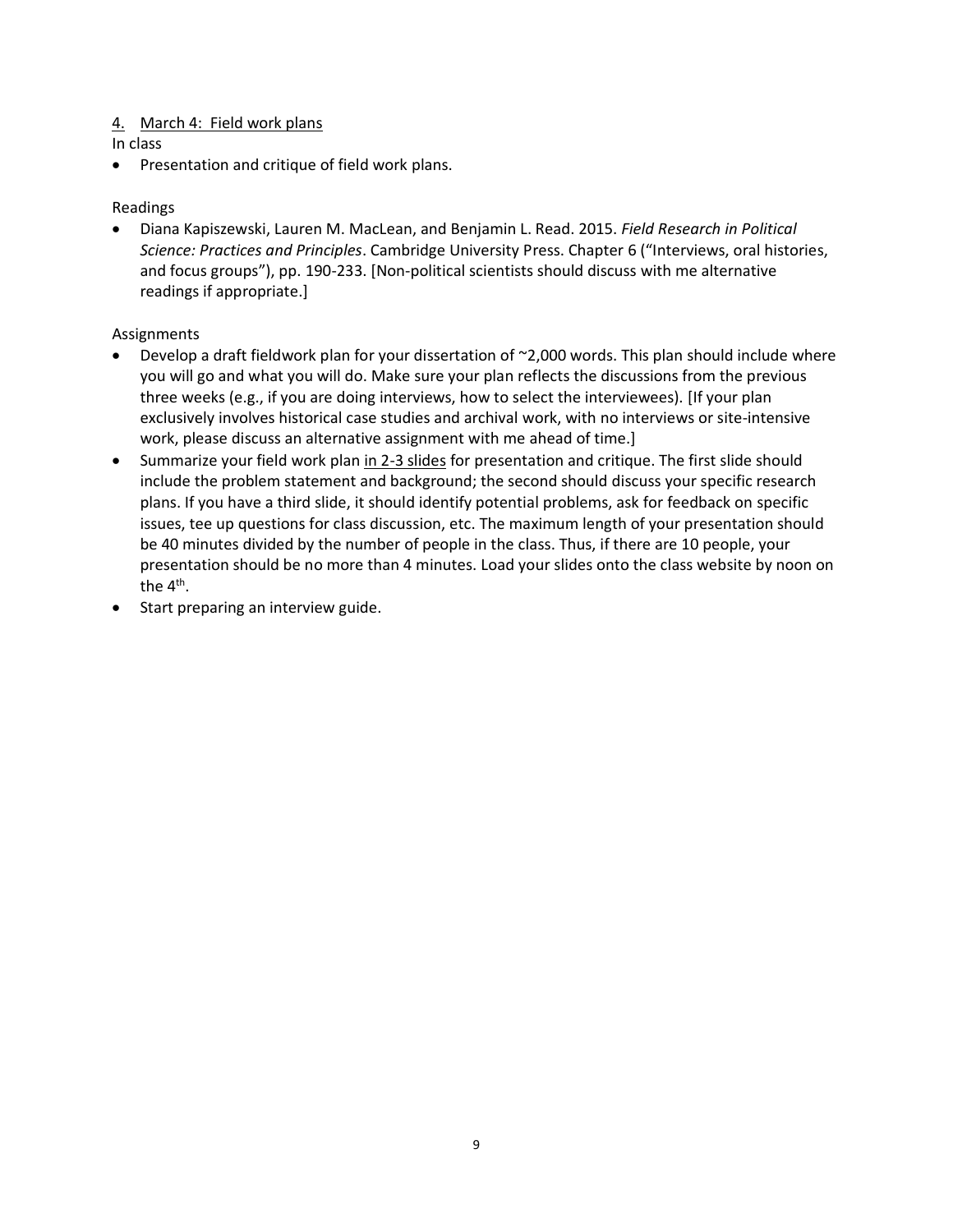- 5. March 11: Interviewing (I): Asking clear questions
- A discussion of interviewing techniques with Andrew Hruska (Partner, Special Matters and Investigations practice, King & Spalding, and former Assistant U.S. Attorney; see [https://www.kslaw.com/people/andrew-hruska\)](https://www.kslaw.com/people/andrew-hruska).
- A discussion with Jason Dearen (Associated Press; see [https://jasondearen.pressfolios.com/;](https://jasondearen.pressfolios.com/) [https://ksj.mit.edu/dispatches/2018/10/17/ksj-fellow-jason-dearen/\)](https://ksj.mit.edu/dispatches/2018/10/17/ksj-fellow-jason-dearen/)
- Review interview guides and practice interviews in class (in pairs).
- Discussion of lessons from preparing interview guides.

Readings [Auditors attending this session should do all readings]

- Brian C. Rathburn. 2008. "Interviewing and Qualitative Field Methods: Pragmatism and Practicalities." in *The Oxford Handbook of Political Methodology*. Janet M. Box-Steffensmeier, Henry E. Brady, and David Collier, eds. New York: Oxford University Press. pp. 685-701.
- Svend Brinkman. 2013. *Qualitative Interviewing*. Oxford: Oxford University Press, pp. 28-30.
- Robert S. Weiss. 1994. *Learning from Strangers: The Art and Method of Qualitative Interview Studies.* New York: The Free Press. pp. 39-131, 136-50. In the ebook on Stellar, this reading begins with the section on "From Substantive Frame to Interview Guide" in Chapter 3, including the rest of Chapter 3, Chapter 4, and Chapter 5.
- Michael H. Agar. 1980. *The Professional Stranger: An Informal Introduction to Ethnography*. Academic Press, pp. 93-100.
- Beth L. Leech. 2002. "Asking Questions: Techniques for Semistructured Interviews." *PS: Political Science and Politics*, 35(4): 665-668.
- Chappell Lawson. nd. "Hints on writing an interview guide".
- RECOMMENDED ONLY: Susan McKay, Gavin Rees and Drew Sullivan, "Dangerous Conversations: Interviewing people with a history of violence" [\(https://dartcenter.org/media/dangerous](https://dartcenter.org/media/dangerous-conversations-interviewing-people-history-violence)[conversations-interviewing-people-history-violence\)](https://dartcenter.org/media/dangerous-conversations-interviewing-people-history-violence).

### Assignment

- Develop a draft interview guide for your fieldwork (after doing the reading). Rehearse it. (If this exercise takes you less than 5 hours, you haven't done it right. If it takes you more than 9 hours, stop at 9 and revise it next week.) **Post it to the Stellar site by noon on the 11th .**
- Conduct at least one pilot interview (e.g., on a friend or colleague), revising the guide afterward.
- If you think your interview guide is done and need no further feedback, submit your COUHES application (to COUHES and to me).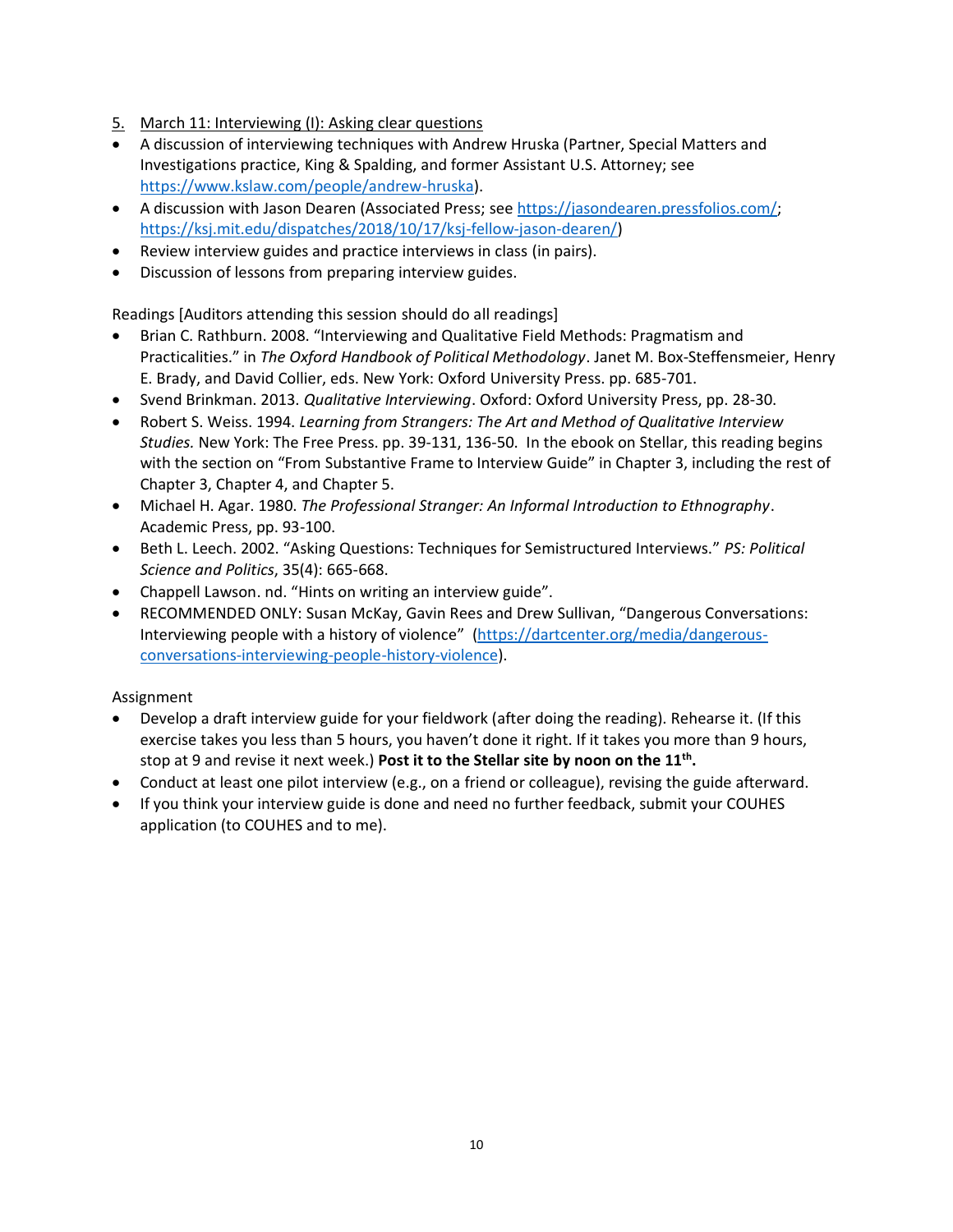## 6. March 18: Interviewing (II): Technique

In class

- Discussion of interview techniques with Grant Freeland, Senior Partner, The Boston Consulting Group (see [https://www.bcg.com/about/people/experts/grant-freeland.aspx\)](https://www.bcg.com/about/people/experts/grant-freeland.aspx)
- Interview role playing.
- Discussion of interview clips.

Readings: None.

Assignments

- Join one of your classmates on one of his or her interviews. **It's up to you to pick a partner in advance** (or to pick partners in round-robin style).
- Conduct at least three pilot interviews of your own, revising your interview guide and your overall proposal as appropriate. (If you have already submitted your COUHES application, these can be real interviews.) One of your classmates should join you on at least one of these interviews. but please contact me if that proves too challenging for whatever reason (e.g., no one else speaks the language of the interview you will conduct), so that we can work out an alternative arrangement for someone to observe your interview.
- Revise your fieldwork plan and interview guide, and submit your COUHES application (to COUHES and to me). Post the revised fieldwork plan, the revised interview guide and the COUHES application to the Stellar site.
- Record a clip of an interview you conducted (1-2 minutes), which you will present in class for critique. If you cannot record your interviewee for confidentiality reasons, just record your end of the conversation. Post the clip on to the Stellar site by noon on the 18th.

March 25: SPRING VACATION. No class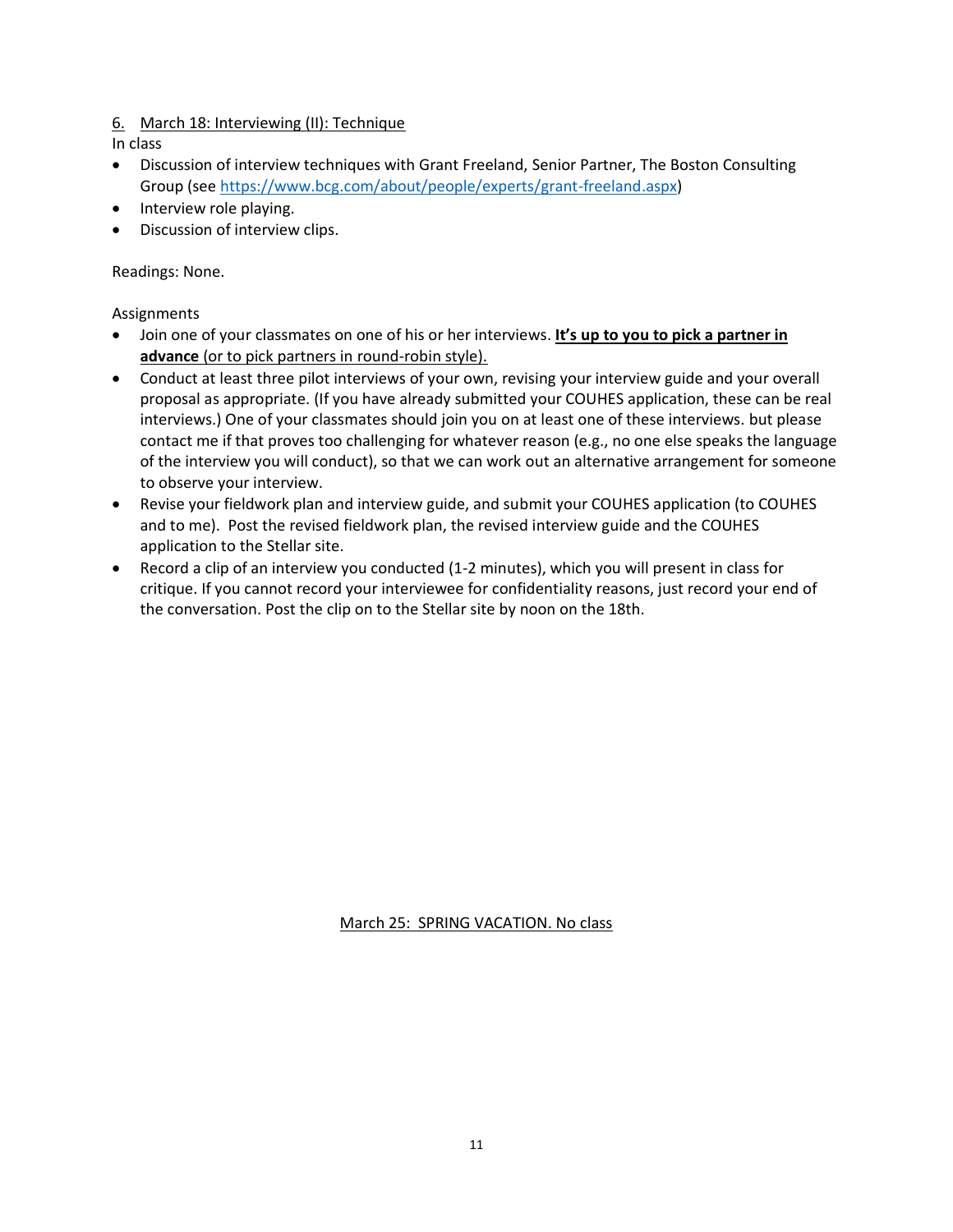## 7. April 1: Focus groups and group interviews

In class

- Focus group administered by Jennifer Greenleaf, Political Science and Social Science Librarian Liaison, MIT. [\(https://libguides.mit.edu/profiles/jgleaf\)](https://libguides.mit.edu/profiles/jgleaf) [You, the class, will be the subjects of this focus group.]
- Discussion of tips on focus groups (e.g., using a local facilitator) and finding ready-made groups.
- Brief discussion of Braithwaite et al. (2004) and Cyr (2016).
- Presentation and critique of focus group proposals.

Readings [Auditors attending this session should do all of the readings]

- Jennifer Cyr. 2016. "The Pitfalls and Promise of Focus Groups as a Data Collection Mechanism", *Sociological Methods & Research* 45(2): 231-259.
- Jeffrey Braithwaite, et al. 2004. "[How important are quality and safety for clinician managers?](http://www.emeraldinsight.com/doi/abs/10.1108/14777270410517700)  [Evidence from triangulated studies](http://www.emeraldinsight.com/doi/abs/10.1108/14777270410517700)", *Clinical Governance*, 9 (1): 34-41.
- Richard A. Krueger and M. A. Casey. 2000. *Focus groups: a practical guide for applied research* (3rd edition). Thousand Oaks, CA: Sage Publications.
- Nikki Gambles. "The do's and don'ts of using focus groups in prevention research" in *[Preventing](https://euspr.hypotheses.org/)  [disease and ill health](https://euspr.hypotheses.org/)*, Blog of the Early Careers Forum of the European Society for Prevention Research (EUSPR): [https://euspr.hypotheses.org/620.](https://euspr.hypotheses.org/620)
- Richard A. Krueger. 2002. "Designing and Conducting Focus Group Interviews" [\(http://www.eiu.edu/~ihec/Krueger-FocusGroupInterviews.pdf\)](http://www.eiu.edu/~ihec/Krueger-FocusGroupInterviews.pdf).
- Eliot & Associates. 2005. "Guidelines for Conducting a Focus Group" [http://datainnovationproject.org/wp](http://datainnovationproject.org/wp-content/uploads/2017/04/4_How_to_Conduct_a_Focus_Group-2-1.pdf)content/uploads/2017/04/4 How to Conduct a Focus Group-2-1.pdf.

## Recommended reading

• D. Walsh. 2012, "Doing ethnography", in C. Searle, ed. *Researching society and culture*, 3rd edition. London: Sage.

## Assignment

- Design a focus group and plan recruitment of 5-10 subjects. You may rely on joining existing groups that meet either formally or informally and turning them into your focus group, rather than on standard recruitment (see D. Walsh. 2012, "Doing ethnography", in C. Searle, ed. *Researching society and culture*, 3rd edition. London: Sage.); these could include student groups, informal labor markets, street-corner hangouts, church gatherings, regular tables at coffee shops, etc. The goal of the focus group is up to you: pre-testing potential materials for an experiment or survey, investigation of political narratives among a particular group of people, understanding how attitudes revealed in interviews might change in the context of an interactive conversation, etc. However, it should be related to your research.
- Be prepared to present your focus group plan in no more than two slides for critique in class. These slides should specify all the basic elements of a focus group discussed in the readings, but they should also provide context on how the focus group fit into your project. Post the slides to the Stellar site by noon on the  $1<sup>st</sup>$ .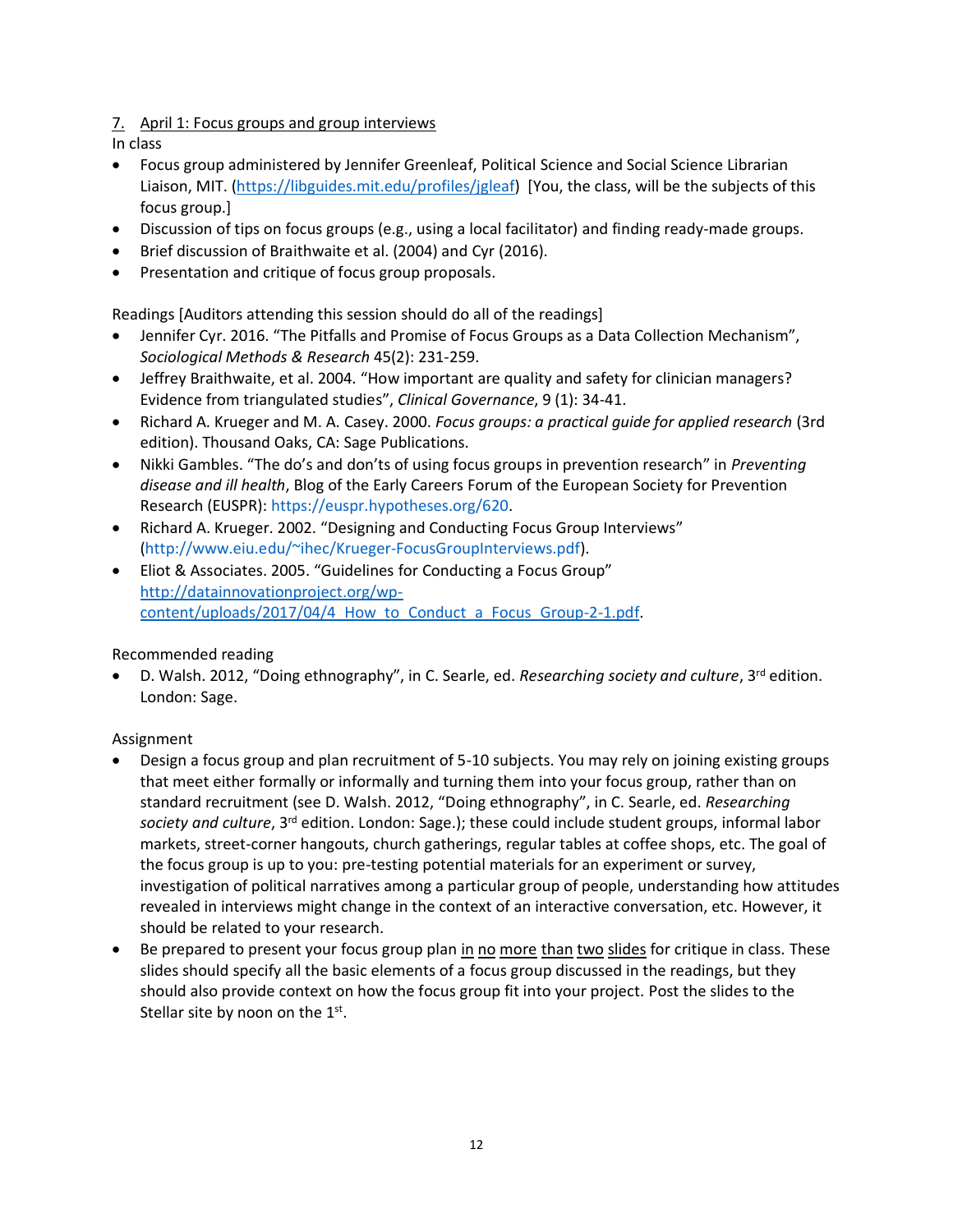## 8. April 8: Archival research and comparative historical cases

In class

- Discussion of archival research with Marika Landau-Wells [\(http://www.marikalandau-wells.com/\)](http://www.marikalandau-wells.com/): equipment, making appointments, uploading and transcription, hiring local RAs, other tradecraft.
- Brief discussion of lessons from *Trajectories* readings and Harrison (1992).
- Presentation on cases and critiques.
- Handling "evidence", coding rules, "expanding" cases, etc.

Readings [Auditors attending this session may skip Harrison (1992)]

- [Diana Kapiszewski,](https://www.google.com/search?tbo=p&tbm=bks&q=inauthor:%22Diana+Kapiszewski%22) [Lauren M. MacLean,](https://www.google.com/search?tbo=p&tbm=bks&q=inauthor:%22Lauren+M.+MacLean%22) an[d Benjamin L. Read.](https://www.google.com/search?tbo=p&tbm=bks&q=inauthor:%22Benjamin+L.+Read%22) 2015. *Field Research in Political Science: Practices and Principles*. Cambridge University Press. Chapter 5, "Thinking outside the archive box: discovering data in the field" (pp. 178-89).
- Cameron G. Thies. 2002. "A Pragmatic Guide to Qualitative Historical Analysis in the Study of International Relations." *International Studies Perspectives* 3: 351-72.
- Victoria Johnson, Melissa Wilde, Simone Polillo, Amy Kate Bailey, Nathan Cermak, and Stewart E. Tolnay. 2008. Essays in "From the Archives: Innovative Use of Data in Comparative Historical Research." *Trajectories: Newsletter of the Comparative Historical Section of the ASA*, 19 (2): 1-9.
- Hope M. Harrison. 1992. "Inside the SED Archives: A Researcher's Diary." *Bulletin of the Cold War International History Project.*
- Pick ONE of the following three cases:
	- 1. U.S. Congress (text analysis of interviews + other records)
		- Mary Hawkesworth. 2003. "Congressional Enactments of Race-Gender: Toward a Theory of Raced-Gendered Institutions", *American Political Science Review*, 97 (4): 529-550; and
		- J. Tobin Grant. "Verifying Evidence of 'Congressional Enactments of Race-Gender.'" MS. [\(http://www.academia.edu/2837399/Verifying\\_Evidence\\_of\\_Congressional\\_Enactments\\_of](http://www.academia.edu/2837399/Verifying_Evidence_of_Congressional_Enactments_of_Race-Gender_) [\\_Race-Gender\\_\)](http://www.academia.edu/2837399/Verifying_Evidence_of_Congressional_Enactments_of_Race-Gender_)
	- 2. U.S. entry into the Vietnam War (interpreting historical, mainly primary, sources)
		- Fred I. Greenstein and Richard H. Immerman. 1992. "What Did Eisenhower Tell Kennedy About Indochina? The Politics of Misperception." *Journal of American History*, 79(2): 568-87; and
		- **■** Ian S. Lustick. 1996. "History, Historiography, and Political Science: Multiple Historical Records and the Problem of Selection Bias," *American Political Science Review*, 90 (3): 605- 618. [Note that this reading is not directly relevant to this case.]
	- 3. The creation of the European Economic Community (weighing historical sources)
		- Andrew Moravcsik. 1998. *The Choice for Europe: Social Purpose and State Power from Messina to Maastricht*. Ithaca, NY: Cornell. pp. 10-17, 24, 28, 176-197, 473-479; and
		- Robert H. Lieshout, Mathieu L.L. Segers and Anna M. van der Vleuten. 2004. "The Choice for Europe: Soft Sources, Weak Evidence," *Journal of Cold War Studies*, 6 (4): 89-139.

## Assignment

- Conduct either three interviews or four hours of primary-source research (or secondary source reading with prior approval), posting the notes to the Stellar site by noon on the 8th:
- Be prepared to present in class on the case you chose. You do not need to prepare a formal presentation, but if you will be using visual aids that you want to display in class, make sure to post it to the Stellar site by noon on the 8th. Remember as always that the audience is your classmates.

## April 15: Patriot's Day Holiday. No Class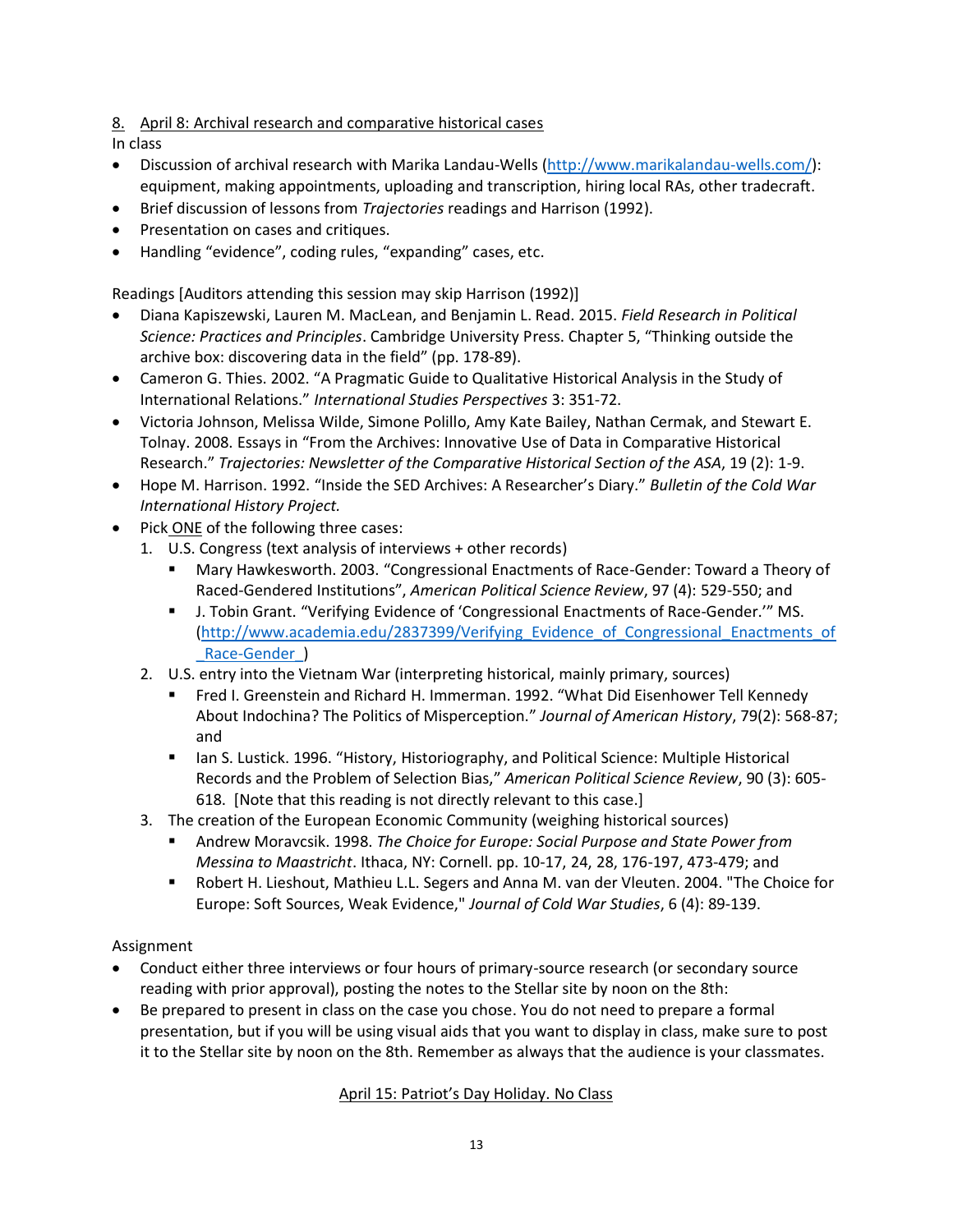## 9. April 22: Participant-observation and ethnography

In class

- Central questions in ethnographic work
	- o The role of immersive ethnography in the social sciences.
	- $\circ$  The interpretivist epistemology. Criteria for sound narrative analysis ("apparency", "verisimilitude", and "transferability" or "natural generalizability", "trustworthiness" of researcher, etc.).
- Presentation and critiques of coding sheets for those doing site-intensive research.
- Class exercise in breakout groups: develop a coding sheet on attitudes of Berliners about Allied occupation in 1946. Then consider the challenges of systematically observing and coding the following 15-second scene: [https://www.youtube.com/watch?v=R5i9k7s9X\\_A](https://www.youtube.com/watch?v=R5i9k7s9X_A) (1:27-1:42).

Readings [Auditors attending this session may read one substantive chapter in Schatz ed. (1999) instead of 2+; they should still read pp. 25-43, 49-50, and 303-316. Non-political scientists should discuss possible substitute readings with me.]

- [Diana Kapiszewski,](https://www.google.com/search?tbo=p&tbm=bks&q=inauthor:%22Diana+Kapiszewski%22) [Lauren M. MacLean,](https://www.google.com/search?tbo=p&tbm=bks&q=inauthor:%22Lauren+M.+MacLean%22) an[d Benjamin L. Read.](https://www.google.com/search?tbo=p&tbm=bks&q=inauthor:%22Benjamin+L.+Read%22) 2015. *Field Research in Political Science: Practices and Principles*. Cambridge University Press. Chapter 7 ("Site-Intensive Methods"), pp. 234-265.
- Edward Schatz, ed. 2009. *Political Ethnography: What Immersion Contributes to the Study of Power*. University of Chicago Press, pp. 25-43, 49-50, and 303-316, AND at least two chapters out of Chapters 2, 4-10. Do not pick chapters that summarize books you have already read.
- Bruce L. Berg. *Qualitative Research Methods for the Social Sciences* (Fourth Edition). Boston: Allyn and Bacon. pp. 153-163. [Beginning with the section entitled "Watching, Listening, and Learning".] [http://repository.umpwr.ac.id:8080/bitstream/handle/123456789/3723/qualitative\\_research\\_meth](http://repository.umpwr.ac.id:8080/bitstream/handle/123456789/3723/qualitative_research_methods_for_the_social_sciences.pdf?sequence=1) ods for the social sciences.pdf?sequence=1

## Assignment

- If you plan to do any "site-intensive" research for your dissertation, expand your previous fieldwork plan to incorporate a plan for "site-intensive" research and develop a coding sheet for observations. Be prepared to present your coding sheet in class for critique. If you do NOT plan to do any siteintensive research, conduct at least four interviews. (If you plan to do neither site-intensive field work nor interviews for your dissertation, discuss the assignment with me ahead of time.) Post your revised plan to the Stellar site by noon on the 22<sup>nd</sup>.
- Be prepared to present your substantive chapter from Schatz (2009), ideally with a visual aid of some type. Your presentation should be no more than 30 minutes divided by the number of students in the class. (in other words, if there are 5 people in the class, your presentation should be no longer than 6 minutes.) As always, keep in mind that your audience is your fellow classmates, not the instructor; tell them what they need to know from this chapter that is useful in their own research. Post the visual aid you will present to the Stellar site by noon on the 22<sup>nd</sup>.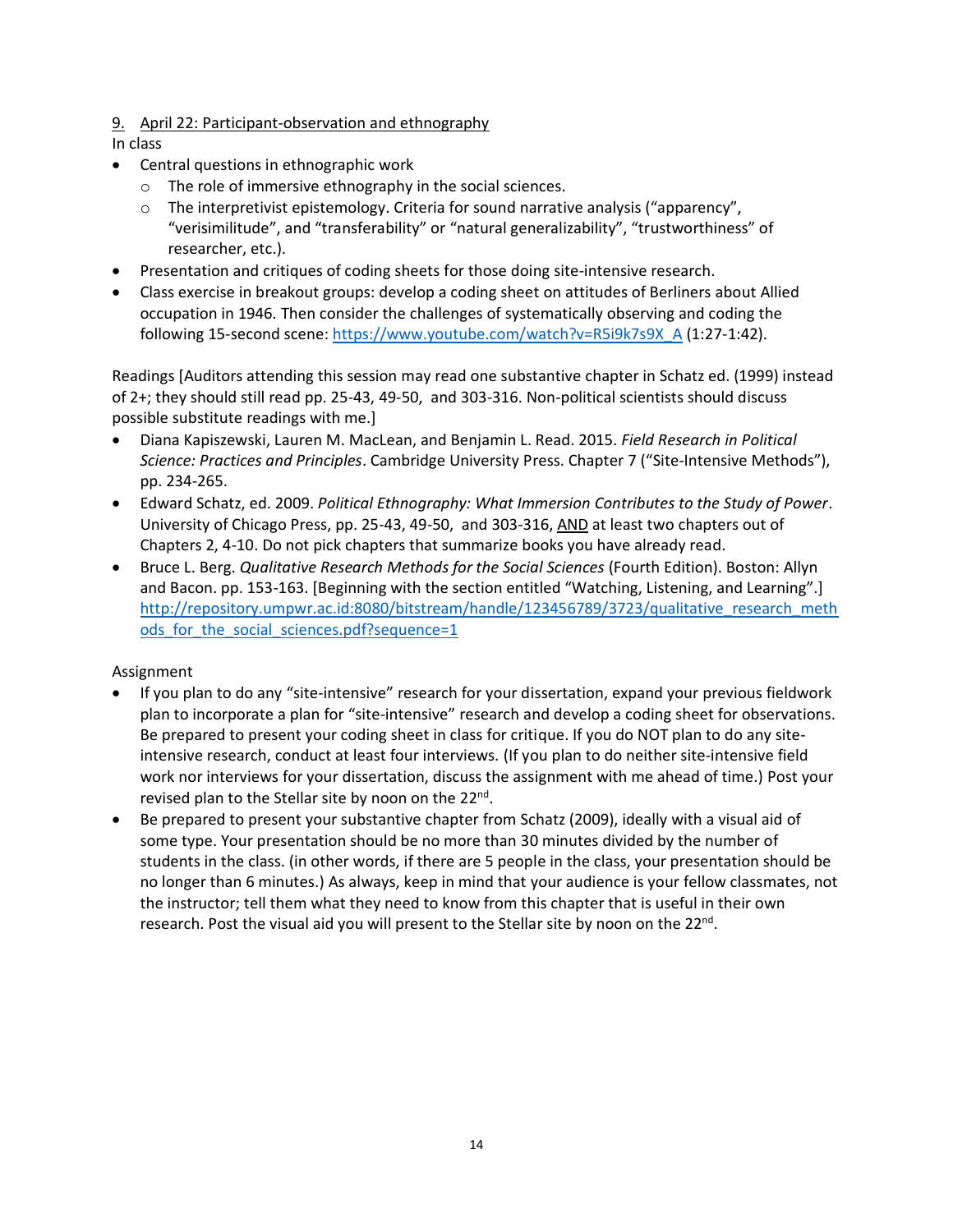## 10. April 29: Tales of the Field

In class

- Presentation of interviews (or other field work).
- Graduate student flash presentations (Elissa Matz Berwick, Tugba Bozcaga, Cullen Nutt, and Minh Duc Trinh). Each presentation will cover the following in 2-3 slides:
	- o Description of research question and fieldwork plan
	- o Positive lesson(s) learned
	- o Negative lesson(s) learned
- Discussion with panel of practical challenges of adjustment in the field (making contacts, where to live, managing personal relationships, safety concerns, etc.).

Readings [Auditors attending this session can skip Coffrey (1999)]

- [Diana Kapiszewski,](https://www.google.com/search?tbo=p&tbm=bks&q=inauthor:%22Diana+Kapiszewski%22) Lauren [M. MacLean,](https://www.google.com/search?tbo=p&tbm=bks&q=inauthor:%22Lauren+M.+MacLean%22) an[d Benjamin L. Read.](https://www.google.com/search?tbo=p&tbm=bks&q=inauthor:%22Benjamin+L.+Read%22) 2015. *Field Research in Political Science: Practices and Principles*. Cambridge University Press, pp. 85-99, 119-145.
- Annette Lareau. "Common Problems in Fieldwork: A Personal Essay," in *Journeys through Ethnography: Realistic Accounts of Fieldwork*. Annette Lareau and Jeffrey Schultz, eds. Boulder, CO: Westview Press. pp. 195-236.
- John Lofland, David Snow, Leon Anderson, and Lyn H. Lofland. 2006. *Analyzing Social Settings: A Guide to Qualitative Observation and Analysis.* 4th edition. Belmont, CA: Thomson Wadsworth. Chapter 4: "Getting Along," pp. 54-79.
- Amanda Coffrey. 1999. *The Ethnographic Self: Fieldwork and the Representation of Identity*. Thousand Oaks, CA: Sage Publications, pp. 39-58, 105-110.
- Center on the Politics of Development, University of California at Berkeley. nd. "Fieldwork Tips". [http://cpd.berkeley.edu/wp-content/uploads/2016/10/FieldworkTips-1.pdf.](http://cpd.berkeley.edu/wp-content/uploads/2016/10/FieldworkTips-1.pdf)
- Chappell Lawson, nd. "Preparing for the field" checklist.
- Material from at least one of the graduate students on the panel (see below).

### Assignments

- Conduct at least one interview and post your notes to the Stellar site by noon on the 29th.
- Review your notes and recordings from your interviews (or focus groups or archival work or "siteintensive" field work) so far, identify one place where you may have made a mistake or faced a difficult choice, and prepare to discuss it in class. If you are recording your interviews, post a short audio clip to the Stellar site by noon on the 29<sup>th</sup>. If you are not recording your interviews, post a single PowerPoint slide to the Stellar site by noon on the 29<sup>th</sup> with a transcript of the relevant segment of the interview. If your mistake or lesson involves a choice of whom to interview or how to interview that person, submit a single PowerPoint slide describing the situation to me by noon on the 29<sup>th</sup>. **Your presentation in class should be no more than two minutes; make sure to practice and time yourself before the class**.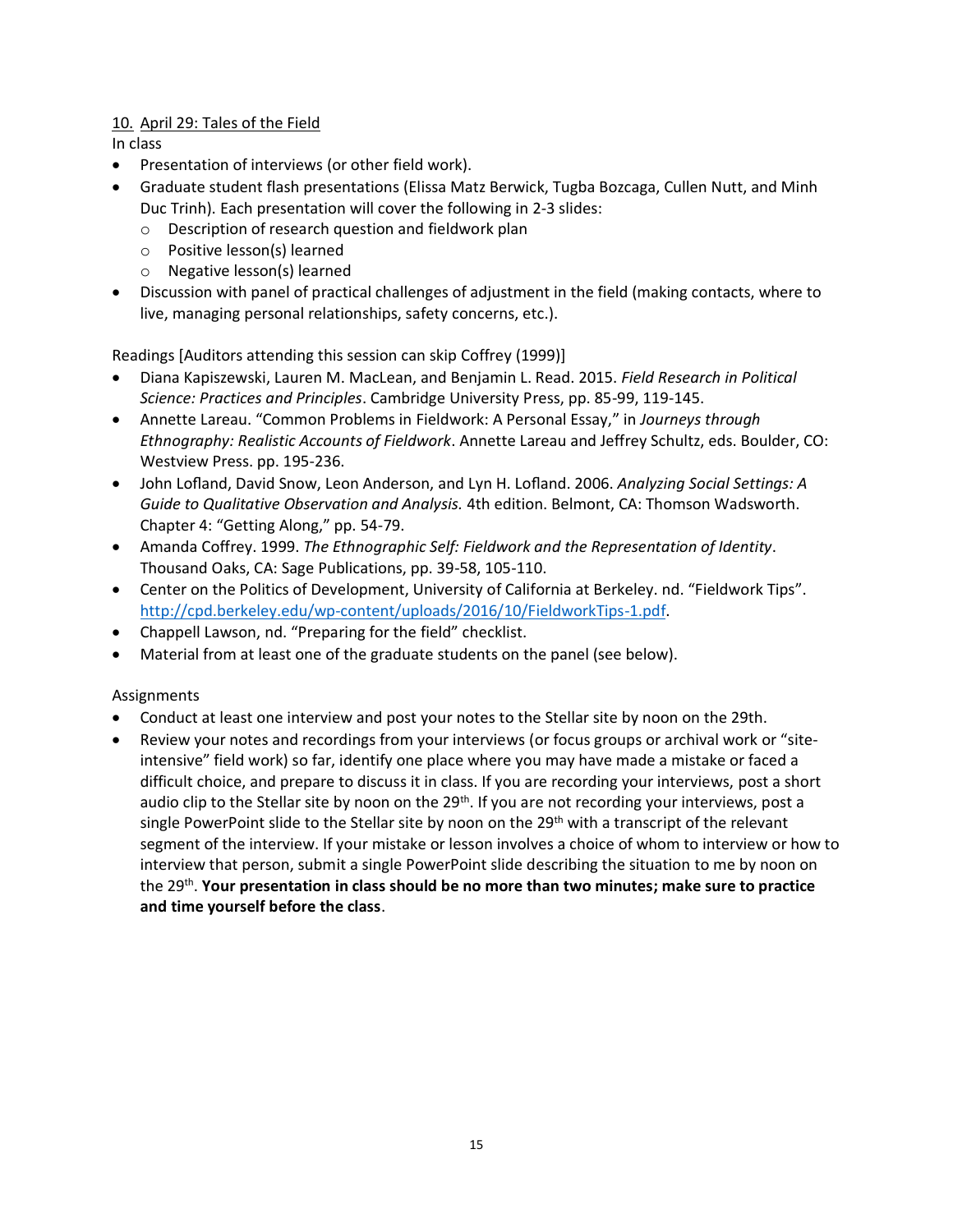## 11. May 6: Choice week

In class

- Presentations. In your presentation, remember that the target audience is your fellow classmates; tailor your presentation to what they would want to know and keep it engaging. **Note that you will be unceremoniously cut off at the time limit. This maximum time limit is 60 minutes divided by the number of students in the class.**
- Time permitting, practice interviews.

### Readings

• Depends on assignment (see below).

### Assignment (PICK ONE OF THE FOLLOWING):

**Option 1: Focus Group**. Conduct a focus group or group interview related to your project of ~45-60 minutes, write up the results, and present your findings in class (see time limit above).

**Option 2: Interviews.** Conduct at least 6 hours of interviews. Present the results in class (see time limit above). You may wish to present on just a small part of what you have done (e.g., a single interview) or to summarize the entirety or your fieldwork so far. Also read the following:

- o Svend Brinkmann. *Qualitative Interviewing*. 2013. Oxford U.P., pp. 70-72, 111-38.
- o John Van Maanen. 2011. *Tales of the Field: On Writing Ethnography* (2nd edition). University of Chicago Press, pp. 45-120.
- o Robert M. Emerson, Rachel I. Fretz, and Linda L. Shaw. 2011 (2 nd edition). *Writing Ethnographic Fieldnotes*. University of Chicago Press. Chapter 3 (pp. 45-87).

**Option 3: Archival or secondary source work.** Do archival work on a "mini" historical case (approximately 1,000 words), drawing on multiple primary and secondary sources that you have not already read. Present the results in class (see time limit above). Make sure you have accessed all the sources you find believe are relevant and assess the sources you will use. Also read the following:

- o New standards for case studies (from Week 2) if you did not already read it.
- o Stanley Lieberson. 1992. "Small N's and Big Conclusions: An Examination of the Reasoning in Comparative Studies Based on a Small Number of Cases," in Charles Ragin and Howard Becker, eds., *What is a Case? Exploring the Foundations of Social Inquiry*. Cambridge: Cambridge University Press, pp. 105-118.
- o Paul Pierson. 2000. "Increasing Returns, Path Dependence, and the Study of Politics." *American Political Science Review* 94 (2): 251-67.
- o Evan Lieberman. 2001. "Causal Inference in Historical Institutional Analysis: A Specification of Periodization Strategies." *Comparative Political Studies* 34 (9): 1011-35.
- o Nicholas Sambanis. 2004. Using Case Studies to Expand Economic Models of Civil War. *Perspectives on Politics*, 2 (2): 259-279. [As an example of the value of case-study work.]

**Option 4: Observation or participant-observation.** Do at least 6 hours of observation using your coding sheet and present the results in class (see time limit above). Your presentation may take any form or style you wish (an essay read aloud, a multimedia presentation, or whatever). You may wish to present on just a small part of what you have done (a scene, the findings from one salient interview, etc.) or to summarize the entirety or your fieldwork so far. Also, read the following:

o Kathleen Dewalt and Billie R. Dewalt. 2002. *Participant Observation: A Guide for Fieldworkers.*  Walnut Creek, CA: AltaMira Press. Chapters 7-9.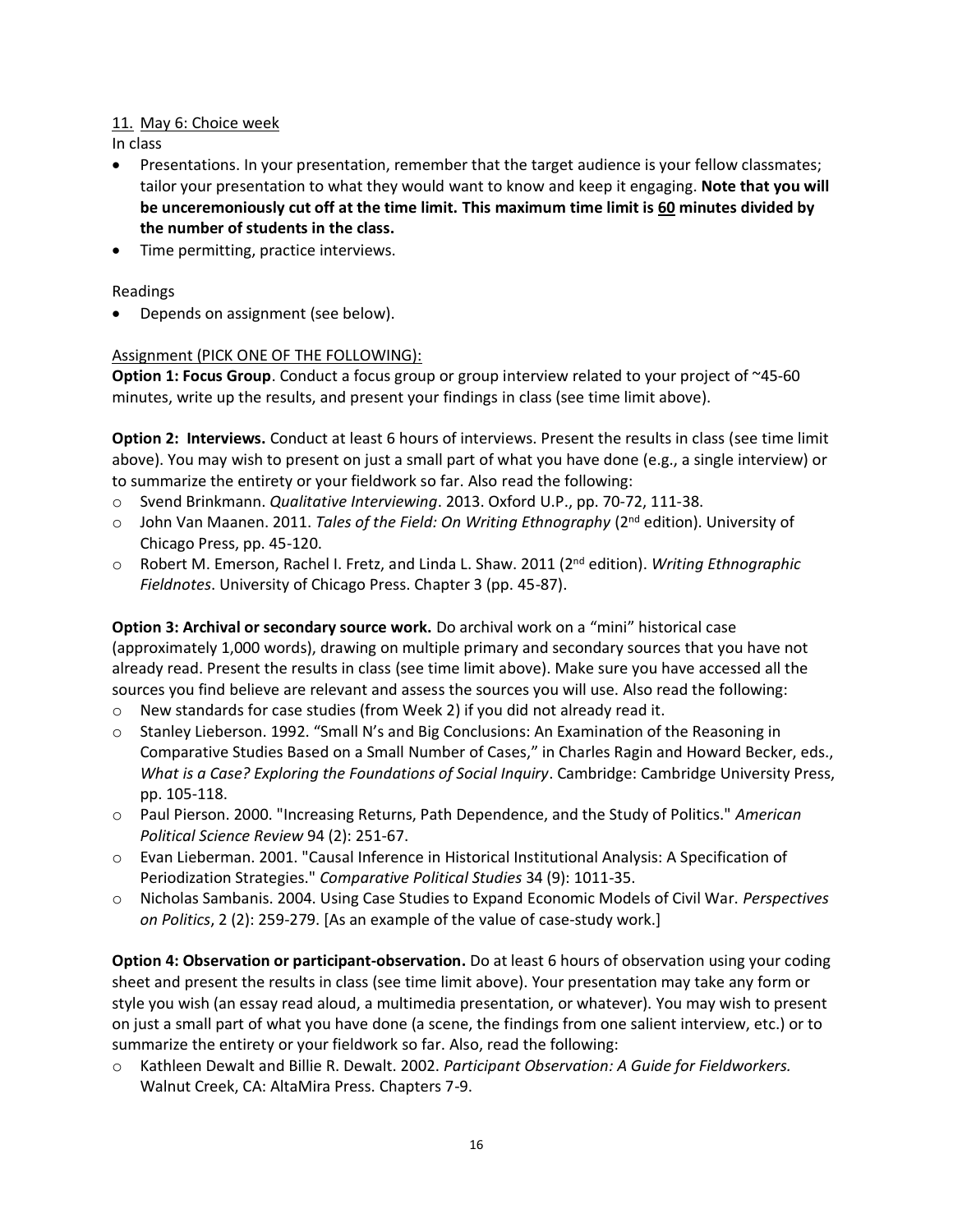- o Michael H. Agar. 1980. *The Professional Stranger: An Informal Introduction to Ethnography*. Academic Press, pp. 83-89.
- o Robert M. Emerson, Rachel I. Fretz, and Linda L. Shaw. 2011 (2nd edition). *Writing Ethnographic Fieldnotes*. Chicago: University of Chicago Press, pp. 1-18.
- o ONE of the following four articles:
	- Lee Ann Fujii. 2010. "Shades of Truth and Lies: Interpreting Testimonies of War and Violence", *Journal of Peace Research*, 47 (2): 231-241.
	- Sarah Elizabeth Parkinson. 2013. "Organizing Rebellion: Rethinking High-Risk Mobilization and Social Networks in War." *American Political Science Review* 107 (3): 418-432.
	- Christopher Blattman, Julian Jamison, Tricia Koroknay-Palicz, Katherine Rodrigues, and Margaret Sheridan. 2016. "Measuring the measurement error: A method to qualitatively validate survey data." *Journal of Development Economics* 120: 99-112.
	- Katherine Cramer Walsh. 2012. "Putting Inequality in Its Place: Rural Consciousness and the Power of Perspective", *American Political Science Review*, 106 (3): 517-532.
	- John W. Creswell and Cheryl N. Poth. 2017. *Qualitative Inquiry and Research Design (International Student Edition): Choosing Among Five Approaches (Fourth edition). Read* chapters on "Data analysis and representation" and writing a qualitative study". [This reading is recommended for students in public health or education may replace the above with.]

**Option 5:** Do a book report and prepare a presentation on your book (see time limit above), focusing on (1) what the author did and found, (2) your assessment of the fieldwork or archival work, and (3) any practical lessons you learned. Feel free to address the issue of "field to publication" rather than just the fieldwork itself. As always, remember that the audience for your presentation is your fellow students. I recommend those listed below; however, you may choose another book that uses field work as its primary empirical material, with prior approval, as long as it is not something you have read in another class. For instance, if you have a regional interest, consider reading through the book reviews section of the leading regional journal to identify potential volumes. If you are thinking about your own field work appendix, consider option (e). Suggested readings include:

a. Economic and political development

- Richard Fenno. 1978. *Home Style: House Members and Their Districts.* Boston: Little, Brown and Company. **Read the Appendix before you read the book and then re-read the Appendix again afterward.**
- V. O. Key. 1949. *Southern Politics in State and Nation.* University of Tennessee Press. (esp. Chapters 2-11 and 22). **Be sure to also read Alexander Heard. 1950. "Interviewing Southern Politicians",** *American Political Science Review,* **44 (4): 886-896.**
- Edward C. Banfield. 1958. *The Moral Basis of a Backward Society*. New York: Free Press.
- James C. Scott. 1985. *Weapons of the Weak: Everyday Forms of Peasant Resistance.* Yale University Press.
- Jonathan Schlefer. 2008. *Palace Politics: How the Ruling Party Brought Crisis to Mexico*. University of Texas Press.
- b. More sociological, anthropological, and interpretivist
	- Jonathan Rieder. 1985. *Canarsie: The Jews and Italians of Brooklyn against Liberalism.* Harvard University Press.
	- Kai Erikson. 1976. *Everything in Its Path: Destruction of Community in the Buffalo Creek Flood*. Simon & Schuster.
	- Lisa Wedeen. 1999. Ambiguities of Domination: Politics, Rhetoric, and Symbols in Contemporary *Syria*. University of Chicago Press. **OR** *Peripheral Visions: Publics, Power, and Performance in Yemen* (2008). Chicago University Press.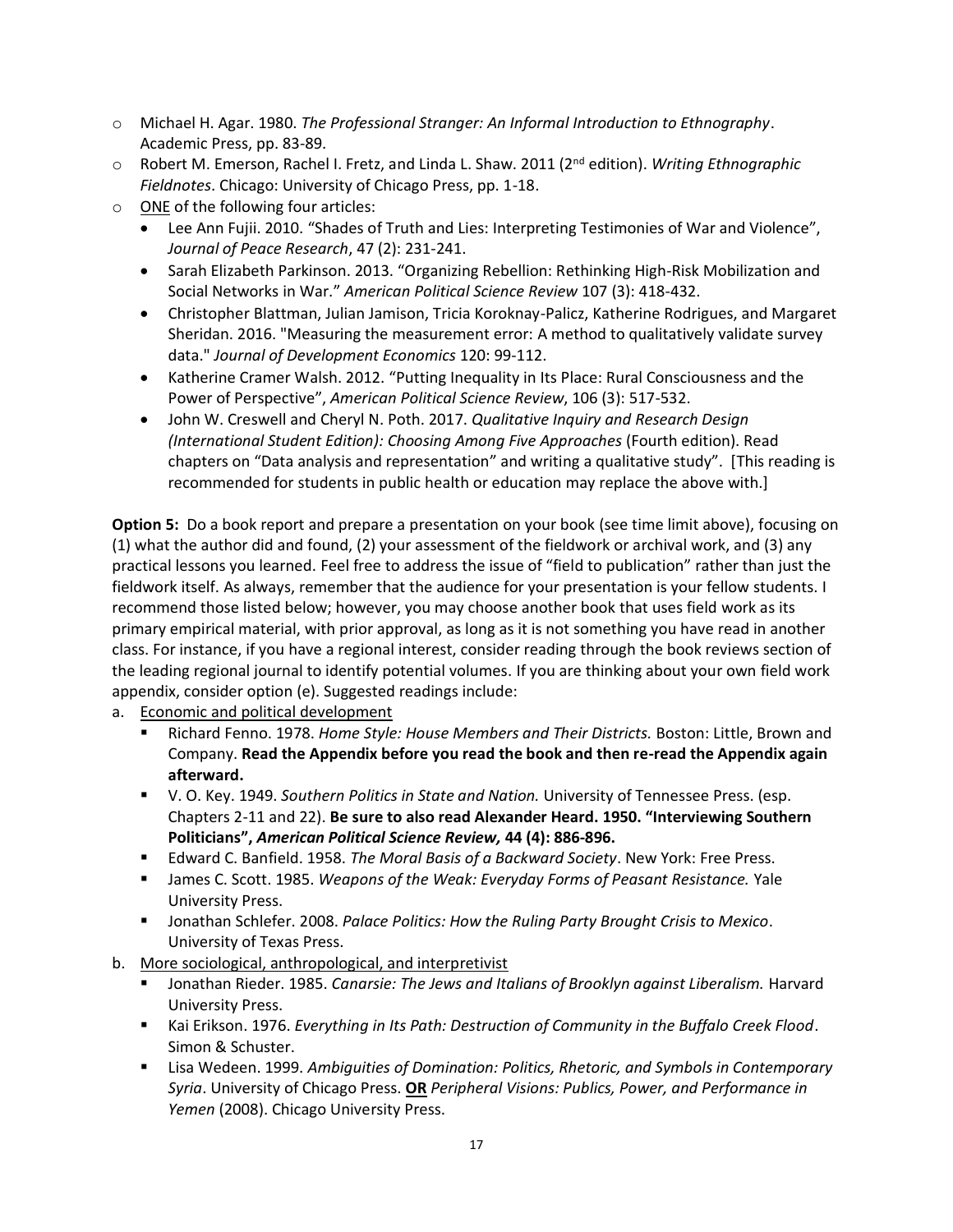- Elliot Liebow. 2003 [1967]. *Tally's Corner: A Study of Negro Streetcorner Men*. Rowman & Littlefield.
- Elijah Anderson. 1981. *A Place on the Corner* (2<sup>nd</sup> Edition). University of Chicago Press.
- Timothy Pachirat. 2011. *Every Twelve Seconds: Industrialized Slaughter and the Politics of Sight.* Yale University Press.

## c. Conflict

- Elisabeth Wood. 2003. *Insurgent Collective Action and Civil War in El Salvador*. Cambridge University Press.
- Severine Autessere. 2014. *Peaceland: Conflict Resolution and the Everyday Politics of International Intervention*. New York: Cambridge University Press. **OR** *The Trouble with the Congo: Local Violence and the Failure of International Peacebuilding*. 2010. New York: Cambridge University Press.
- Leslie E. Anderson. 1994. *The Political Ecology of the Modern Peasant: Calculation and Community*. Cambridge University Press.
- Paul R. Brass. 1997. *Theft of an Idol: Text and Context in the Representation of Collective Violence.* Princeton University Press.
- d. Regional studies. Pick a prominent recent book in your area ideally by a junior scholar that relies heavily on field work, reading through the book reviews section of the leading regional journal to identify potential the right book if necessary. I recommend that you reach out to the author and begin a conversation about the research with her; in other words, use this as an opportunity to make a connection. Unless the book is mainly ethnographic, make sure you clear the choice with me.
- e. Grab-bag. Read five methodological appendices from different social science studies.

### **Post your slides or other material to be presented to the Stellar site by noon on the 6th .**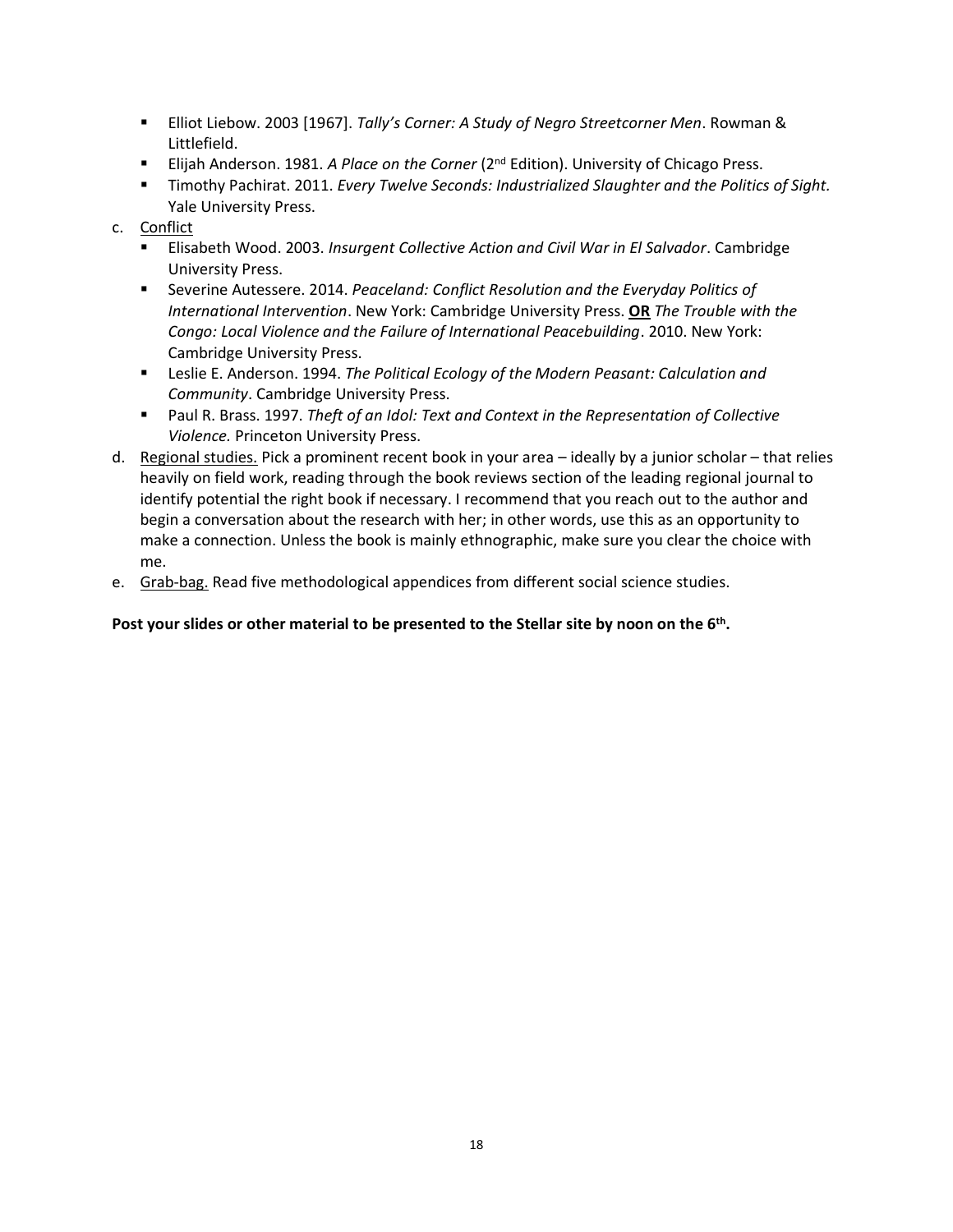### 12. May 13: Choice week

In class

• Presentations. In your presentation, remember that the target audience is your fellow classmates; tailor your presentation to what they would want to know and keep it engaging. **Note that you will be unceremoniously cut off at the time limit. This maximum time limit is 90 minutes divided by the number of students in the class.**

## Readings

• Depends on assignment (see below).

### Assignment (PICK ONE OF THE FOLLOWING):

**Option 1: Focus Group**. Conduct a focus group or group interview of ~45-60 minutes, write up the results, and present your findings in class (see time limit above).

**Option 2: Interviews.** Conduct at least 7 hours of interviews. Present the results in class (see time limit above). You may wish to present on just a small part of what you have done (e.g., a single interview) or to summarize the entirety or your fieldwork so far.

**Option 3: Archival or secondary source work.** Do archival work on a "mini" historical case (approximately 1,000 words), drawing on multiple primary and secondary sources. Present the results in class (6-8 minutes). Make sure you have accessed all the sources you find believe are relevant and assess the sources you will use. Also, read at least one of the following:

- o Marc Trachtenberg. 2006. *The Craft of International History: A Guide to Method*. Princeton University Press. [Selections as appropriate.]
- o Lindsay Prior. 2003. *Using Documents in Social Research*. Thousand Oaks, CA: Sage.
- o G. Elder Jr., E. Pavalko, et al. 1993. *Working with Archival Data: Studying Lives.* Newbury Park: Sage.
- o Michael R Hill. 1993. *Archival Strategies and Techniques.* Thousand Oaks, CA: Sage.
- o Charles M. Judd, Eliot R. Smith, and Louise H. Kidder. 1991. *Research Methods in Social Relations.* Orlando: Harcourt Brace Jovanovich, pp. 287-297.
- o Lisa Martin. 1992. *Coercive Cooperation: Explaining Multilateral Economic Sanctions*. Princeton University Press. [Selections as appropriate.]
- o Andrew Moravcsik. 1998. *The Choice for Europe: Social Purpose and State Power from Messina to Maastricht*. Ithaca, NY: Cornell University Press. [Selections as appropriate.]
- o Another book of your choice, with prior approval.

**Option 4: Participant-observation.** Do at least 6 hours of observation using your coding sheet and present the results in class (see time limit above). Your presentation may take any form or style you wish (an essay read aloud, a multimedia presentation, or whatever); you may wish to present on just a small part of what you have done (e.g., a scene) or to summarize your fieldwork so far. Also, read other articles listed for last week that you did not already read.

**Option 5:** Do a book report and prepare a presentation on your book (see time limit above). For details and list of recommended books, see previous week.

**Option 6: Transparency debates in the discipline**. Read through the reports from the Qualitative Transparency Deliberations and other related sites (e.g., recent panels at APSA like [https://www.qualtd.net/,](https://www.qualtd.net/) [https://dialogueondart.org/perspectives-on-da-rt/,](https://dialogueondart.org/perspectives-on-da-rt/) various blogs, [http://comparativenewsletter.com/files/archived\\_newsletters/newsletter\\_spring2016.pdf,](http://comparativenewsletter.com/files/archived_newsletters/newsletter_spring2016.pdf)